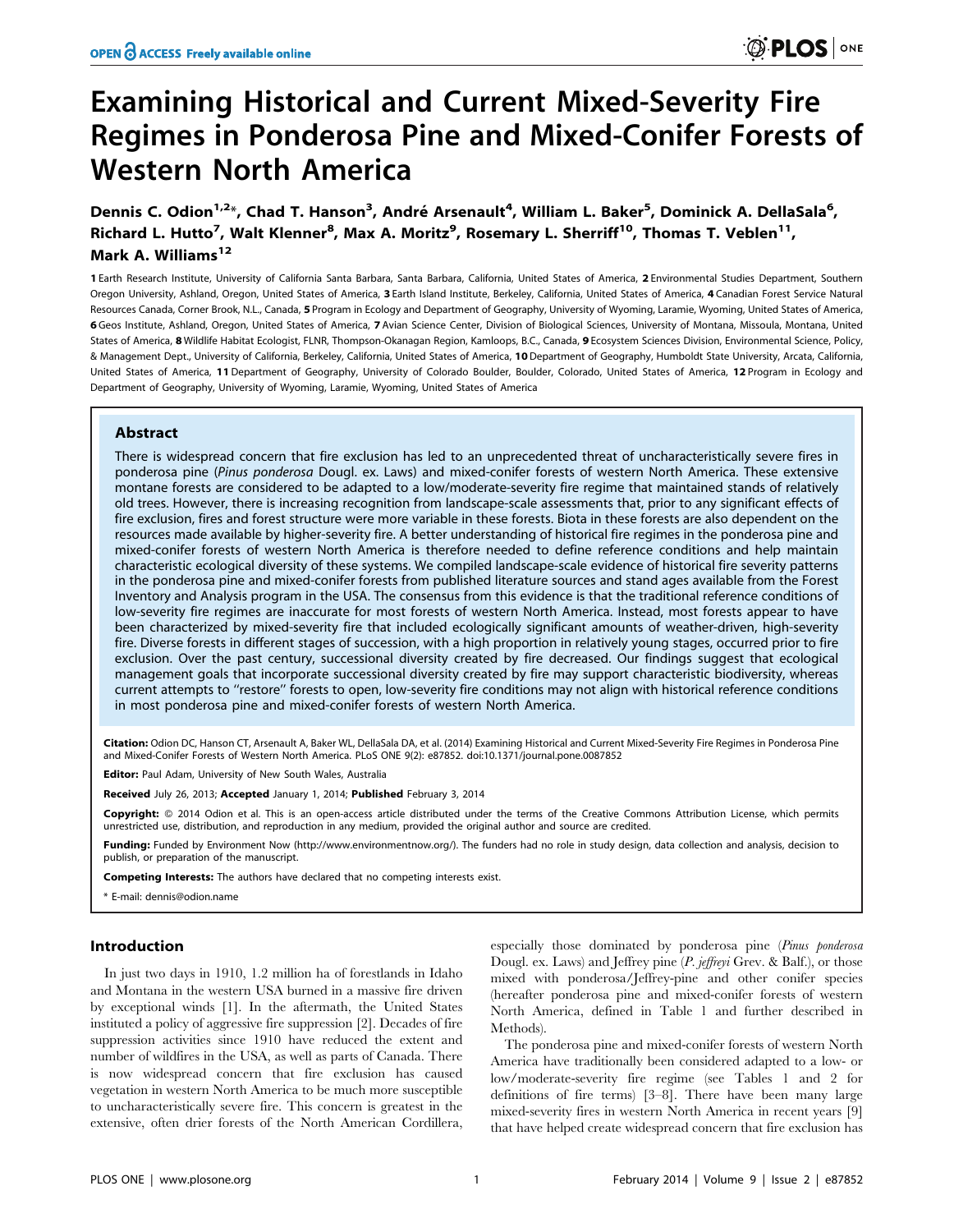caused an unprecedented threat of uncharacteristically severe fires [6–15]. Concomitantly, however, there has been increasing recognition that fires in ponderosa pine and mixed-conifer forests of western North America were also mixed in severity prior to any significant effects of fire exclusion (Table 2) [16,17]. It has also been increasingly recognized that these forests support biota that are not adapted to low/moderate-severity fire, but rather are dependent on the high-severity fire component of mixed-severity regimes [18–22]. Thus, a better understanding of historical (i.e., generally prior to fire suppression and timber harvesting) fire regimes in these forests is needed to define reference conditions and maintain characteristic ecological diversity.

In recent decades, to address the widespread concerns about uncharacteristically severe fire in western North America, fuel reduction treatments have been implemented on millions of hectares of ponderosa pine and mixed-conifer forests at a cost of billions of dollars [23]. These treatments consist mainly of harvesting smaller trees to reduce forest density [8], but larger trees are typically harvested as well for economic reasons [24]. These treatments can negatively affect fire dependent species. For example, the Black-backed Woodpecker (Picoides arcticus), an imperiled fire-dependent species, largely avoids previously thinned forest areas burned at high-severity [18]. Thinning treatments also eliminate/degrade dense forest, which many species need, including the Northern Spotted Owl (Strix occidentalis caurina), a Threatened Species under the USA Endangered Species Act [25], and the Pacific fisher (Pekania pennanti), a Candidate Species under the USA Endangered Species Act [26]. In addition, forest thinning treatments often require the reopening or construction of access roads, which have many ecosystem impacts [27], and both the thinning treatments and roads promote the establishment of invasive species [27,28]. Thinning ultimately exacerbates fire suppression impacts if it facilitates fire control, or if it becomes a prerequisite for allowing wildfires to burn [13,29]. Thus, there is a need to ensure that actions are ecologically justified.

Most descriptions of the fire regimes that characterize the ponderosa pine and mixed-conifer forests of western North America (e.g., [5–7,11]) emphasize how low-severity fires maintain forests dominated by relatively old and large, fire-resistant trees, with few understory trees, dead or dying trees, or shrubs [3–7,11– 13] (Table 2). Park-like conditions and low fuel loads are thought to result from effects of frequent surface fire, which kills young, fire-sensitive trees, while older, fire-resistant trees survive [4,6,7,11,12].

In contrast, mixed-severity fire regimes are characterized by more variable fire and forest structure across a wide range of spatial and temporal scales [17,21] (Tables 1 and 2). The creation of complex early seral vegetation by high-severity fire often occurs in irregular patches across the landscape and at irregular intervals [30]. Over time, the complex early successional vegetation created by fire, if not reburned, transitions to mid- and then latesuccessional forest, often containing pre-disturbance legacies, such as standing or fallen dead trees and often some fire resistant, large trees that survive fire crown fire (e.g., [31]). Thus, mixed-severity fire regimes create complex successional diversity high beta diversity, and diverse stand-structure across the landscape [17,21,30,32–35].

The concepts and nomenclature used to describe fire regimes in western North America can be ambiguous. Part of the problem with defining fire regimes for the drier forests of western North America is the classification of fire regimes into distinct categories of low-, mixed-, and high-severity [5], or low/moderate-severity

Table 1. Definitions of terms as used in this paper.

| <b>Term</b>                                                                     | <b>Definition</b>                                                                                                                                                                                                                                                                                                                                                                                                                                                                                                                                              |
|---------------------------------------------------------------------------------|----------------------------------------------------------------------------------------------------------------------------------------------------------------------------------------------------------------------------------------------------------------------------------------------------------------------------------------------------------------------------------------------------------------------------------------------------------------------------------------------------------------------------------------------------------------|
| Ponderosa pine and<br>mixed-conifer forests of<br><b>Western North America</b>  | Low- to mid-elevation, montane, non-coastal forests of western North America where a regime of low/moderate-severity fire (see Table 2<br>for explanation) that limit tree recruitment has traditionally been applied. These extensive forests are dominated by ponderosa pine (Pinus<br>ponderosa), Douglas-fir (Pseudotsuga menziesii) and fir (Abies concolor and A. grandis) (see Methods). These forests are drier than coastal<br>forests or most forests at higher elevations, though one region, the Klamath, is more mesic.                           |
| Fire dependent                                                                  | Biota that occur most abundantly after high-severity fire, and which are largely or entirely absent where high-severity fire has not occurred<br>for a long period.                                                                                                                                                                                                                                                                                                                                                                                            |
| Fire regime                                                                     | The frequency, size, seasonality, impacts and other characteristics of naturally occurring fires that have occurred in a vegetation type over<br>its lifespan, generally 1-3 millennia [133].                                                                                                                                                                                                                                                                                                                                                                  |
| High-severity fire rotation<br>(or moderate to high-<br>severity fire rotation) | The length of time required for an area equal to the area of interest to burn [134]. For high-severity fire, this is calculated as the time period<br>over which high-severity fire (or moderate- and high severity fire combined) is observed, divided by the proportion of the area of interest<br>that burns in that time period at high- or moderate/high-severity.                                                                                                                                                                                        |
| High-severity fire                                                              | Fire that burns on the ground surface, and typically in the overstory canopy (crown fire) as well. Mortality of woody species as measured by<br>basal area is generally >70%. However, sprouting canopy species, such as oaks (Quercus spp.) typically survive these fires. High-severity fire<br>mainly occurs in relatively discrete patches under high winds that cause blow ups in fire behavior [108]. These patches range in size from<br>the area occupied by a small group of trees to many thousands of ha in size, as in the case of the 1910 fires. |
| Low-severity fire                                                               | Fire that burns on the ground surface such that relatively little or no mortality of live, standing vegetation occurs. Mortality of woody<br>species as measured by basal area is 0-20%, but is mostly 0-5%. See Table 2 for a detailed explanation of the effects of a regime of low-<br>severity fire.                                                                                                                                                                                                                                                       |
| Moderate-severity fire                                                          | Fire that burns only on the ground surface and that has effects that are intermediate between low- and high-severity fire as defined here.<br>Mortality of woody species as measured by basal area is generally 20-70% within a given area.                                                                                                                                                                                                                                                                                                                    |
| Mixed-severity fire                                                             | Fire that includes low-, moderate-, and high-severity effects. See Table 2 for a detailed explanation of the effects of a regime of mixed-<br>severity fire.                                                                                                                                                                                                                                                                                                                                                                                                   |
| Park-like forest                                                                | A forest of widely-spaced live, mature trees and very few, if any, dead trees (snags). The understory is open, often dominated by<br>bunchgrasses, and is mostly lacking woody plants.                                                                                                                                                                                                                                                                                                                                                                         |
| Stand age                                                                       | The age within a stand of the dominant overstory canopy vegetation that recruited more or less as a cohort, typically after a previous<br>disturbance.                                                                                                                                                                                                                                                                                                                                                                                                         |

These terms may have different meanings in the literature depending on the context in which they are used. doi:10.1371/journal.pone.0087852.t001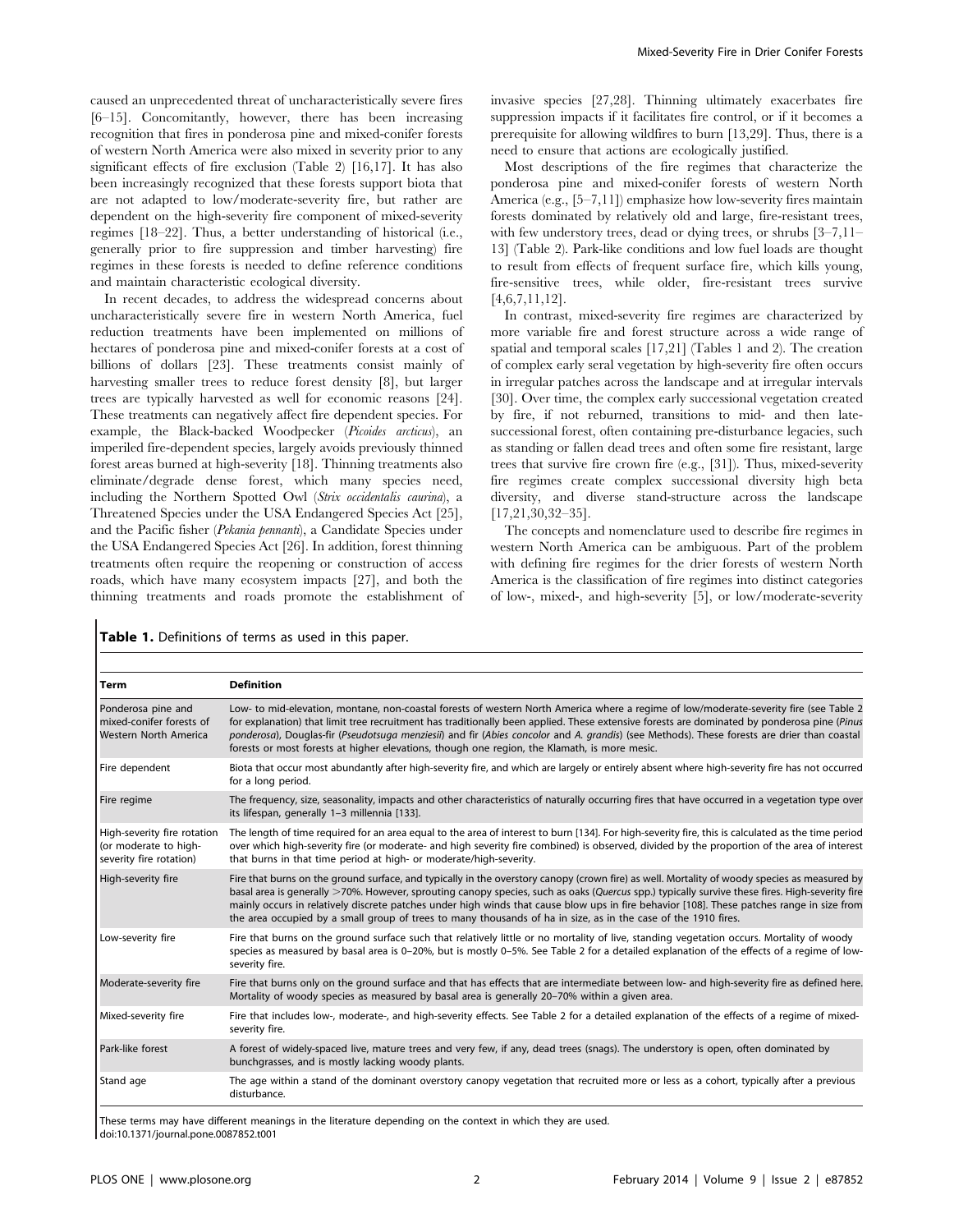Table 2. Characteristics of fire regimes in ponderosa pine and mixed-conifer forests of Western North America.

|                                                                 | Low/moderate-severity model                                                                                    | Mixed-severity model                                                                                                                                                                                                                             |
|-----------------------------------------------------------------|----------------------------------------------------------------------------------------------------------------|--------------------------------------------------------------------------------------------------------------------------------------------------------------------------------------------------------------------------------------------------|
| Tree populations                                                | 1. Stable. Gap phase recruitment dynamics.                                                                     | 1. Unstable. Gap and stand-level mortality and recruitment. Stand-replacement<br>fires at intervals often shorter than tree lifespans.                                                                                                           |
|                                                                 | 2. Recruitment limited by frequent fire.                                                                       | 2. Recruitment abundant and stimulated by fire.                                                                                                                                                                                                  |
|                                                                 | 3. Resistant to fire (though often<br>described as "fire-resilient").                                          | 3. Resilient following fire.                                                                                                                                                                                                                     |
| Landscape patterns                                              | 1. Successional diversity low.                                                                                 | 1. Successional diversity high.                                                                                                                                                                                                                  |
|                                                                 | 2. Gradual variation along<br>environmental gradients.                                                         | 2. Variation along environmental gradients interrupted by sharp boundaries and<br>patchiness.                                                                                                                                                    |
|                                                                 | 3. Low contrast heterogeneity.<br>Intensity/complexity of<br>spatial pattern is low.                           | 3. High contrast spatial heterogeneity. Intensity/complexity of spatial pattern is<br>high.                                                                                                                                                      |
|                                                                 | 4. Low beta diversity.                                                                                         | 4. High beta diversity.                                                                                                                                                                                                                          |
| Stand structure                                                 | 1. Does not vary markedly over time.                                                                           | 1. Varies markedly as a function of time since fire disturbance.                                                                                                                                                                                 |
|                                                                 | 2. Open canopy of mature, medium and<br>large trees; density low.                                              | 2. Variable canopy, tree size, and density variable; even-aged cohorts stimulated<br>by fire.                                                                                                                                                    |
|                                                                 | 3. Understory with few trees or shrubs.                                                                        | 3. Understory varies.                                                                                                                                                                                                                            |
| Fire behavior                                                   | 1. Typically low intensity surface fire<br>with flame lengths $<$ 3 m;<br>short residence time.                | 1. Variable intensity surface or crown fire, variable residence time.                                                                                                                                                                            |
|                                                                 | 2. Fuel limited. Crown fire cannot initiate.                                                                   | 2. Not necessarily fuel limited. Crown fire can initiate under extreme conditions.                                                                                                                                                               |
| Individual fire<br>canopy mortality                             | 1. Mortality of canopy trees <20% by basal area.                                                               | 1. Mix of low-, intermediate- and high-severity fire with (0-20%, 20-70%, >70%)<br>mortality of canopy trees by basal area respectively.                                                                                                         |
| Interactive effects of fire on<br>fuels and forest flammability | 1. Fires continuously limit fuels and fire sensitive<br>trees.                                                 | 1. Fires only temporarily lower fuels.                                                                                                                                                                                                           |
|                                                                 | 2. Maintain low flammability and forest<br>mortality over time.                                                | 2. Do not maintain low flammability and forest mortality, except initially after fires.                                                                                                                                                          |
| Evolutionary responses                                          | 1. Fire resistant trees.                                                                                       | 1. Fire resistant and fire-dependent or specialized biota. The latter includes species<br>with reproduction timed to coincide with fire via fire-cued germination, fire<br>"embracer" plant species, and post-fire insect and bird specialists). |
| Fire exclusion leads to                                         | 1. High tree regeneration*.                                                                                    | 1. Low tree regeneration.                                                                                                                                                                                                                        |
|                                                                 | 2. Greatly increased flammability.                                                                             | 2. Small changes in flammability (vegetation is continuously flammable except<br>initially after fire).                                                                                                                                          |
|                                                                 | 3. Increased forest<br>susceptibility to mixed-severity fire.                                                  | 3. Decreased susceptibility to mixed-severity fire.                                                                                                                                                                                              |
| Carbon storage <sup>1</sup>                                     | 1. Low-moderate; considerably lower than carrying 1. Moderate to high; Near carrying capacity.<br>capacity.    |                                                                                                                                                                                                                                                  |
| Fuel treatments (forest<br>thinning)                            | 1. Restores forest tree structure and fuel<br>loads where infill associated with<br>fire exclusion is removed. | 1. May create uncharacteristic structure and composition (reduction in small and<br>intermediate and some overstory trees, shrubs, down wood).                                                                                                   |
|                                                                 | 2. Increase open forest (woodland) biota.                                                                      | 2. Decrease in dense forest biota and post-fire habitat specialists.                                                                                                                                                                             |
|                                                                 | 3. May create low contrast heterogeneity.                                                                      | 3. May reduce high-contrast heterogeneity.                                                                                                                                                                                                       |

1 [135–137].

doi:10.1371/journal.pone.0087852.t002

and high-severity [9], when nearly all fire regimes include a mix of all three severities. Greater clarity in terminology is needed to improve communication about fire regimes. Tables 1 and 2 document the terminology used herein.

In addition to unclear terminology, other factors create difficulties for identifying which historical (i.e. prior to fire exclusion) fire regime applies to a particular forest region. Where fire has been excluded from a mixed-severity landscape for 100 years, early- and mid-successional patches created by high-severity fire become late-successional patches, making it more likely that these patches, indicative of a mixed–severity regime, will be undetected. For example, high-severity fire patches may be detected in old but not recent aerial imagery [35]. A primary source of data on historical fires are scars in the growth rings of surviving trees damaged by fire, which can provide annually precise dates for past fires at the sampled locations [36–40]. However, these methods cannot effectively determine past occurrence of high-severity fire. Thus, additional evidence is needed to characterize historical fire regimes over more extensive areas.

The US Forest Service Inventory and Analysis (FIA) program provides an extensive dataset that is a probabilistic sample of forest structure in large landscapes. This dataset allows for landscapescale inference and statistical analyses of forest age and structure parameters consistent with a low- or mixed-severity fire regime.

Using the FIA data, and published sources of landscape-scale (area of inference  $>25,000$  ha) data, our objectives were to address two broad questions: (1) How prevalent were mixed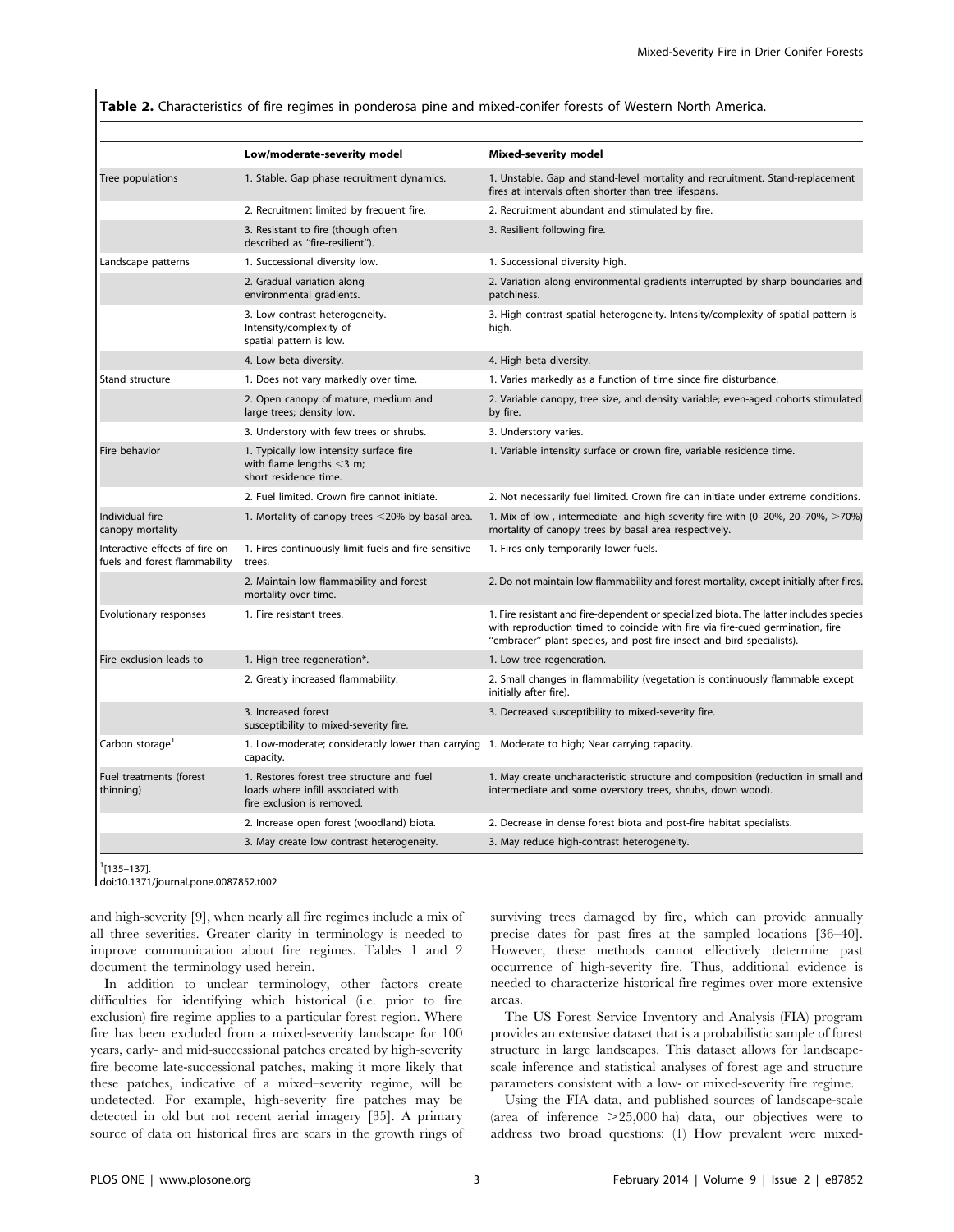severity fire regimes historically in ponderosa pine and mixedconifer forests of western North America; and (2) How have mixed-severity fire patterns in these forests changed with fire exclusion? Consistent with common perceptions and restoration models applied to these forests, we hypothesized that: (1) forest age-class diversity was low, reflecting long-term effects of low/ moderate-severity fire regimes (Table 1); and (2) fire exclusion has led to vegetation changes that have increased the prevalence of high-severity fire.

#### Methods

## Study Area

FIA and published sources of landscape-scale (area of inference  $>$ 25,000 ha) data with inference to pre-settlement fire severity and forest structure were available from the following regions of western North America: Baja California, the Sierra Nevada, the Klamath Region, the eastern Cascades, the northern Rockies, the central Rockies, and the southwestern USA (Figure 1). We used ecoregional class III data from the US Environmental Protection Agency (http://www.epa.gov/wed/pages/ecoregions/level\_iii\_iv. htm) to define the Sierra Nevada, Klamath, and eastern Cascades regions. The Sierra Nevada was split along the distinct crest of the range into the east and west slopes. The portions of the northern Cascades east of the crest and the main Cascades within California were combined into the eastern Cascades. The Modoc Plateau and eastern Sierra Nevada was also combined with the eastern Cascades. The northern Rockies were in Idaho and Montana, and the central Rockies were in Colorado, Wyoming and South Dakota. The southwestern USA included Arizona and New Mexico.

The dominant conifer over most of the low- to mid-elevation, montane forests in these regions is ponderosa pine, often with lesser amounts of Douglas-fir, white fir (Abies concolor (Gord. and Glend.) Lindl.), and/or grand fir (A. grandis (Douglas ex D. Don) Lindl.). In the Sierra Nevada and Klamath regions, ponderosa pine is common and may be dominant, especially in low-elevation forests, and mixed-conifer forests generally include components of ponderosa pine, white fir, Douglas-fir, incense-cedar (Calocedrus decurrens (Torr.) Florin), sugar pine (P. lambertiana Dougl.), California black oak (Quercus kelloggii Newb.) and evergreen canyon live oak (Q. chysolepsis Liebm.). Mid-elevation forests of the Sierra Nevada and Cascades are often dominated by Jeffrey pine, ponderosa pine, white fir and sugar pine. Low- to mid-montane forests of the eastern Cascades are dominated by ponderosa pine and Douglas-fir, and can include components of white fir, grand fir (Abies grandis Dougl. ex D. Don.) Lindl.), and western hemlock (Tsuga heterophylla (Raf.) Sarg). Low- and mid-elevation forests of the Rocky Mountains are dominated by ponderosa pine and Douglas-fir. In the northern Rockies, these two dominants may cooccur with white fir and grand fir, and with western hemlock, western redcedar (Thuja plicata Donn. Ex D. Don.) and quaking aspen (Populus tremuloides). Forests of the southwestern U.S. are heavily dominated by ponderosa pine, with some white fir and Douglas-fir at middle elevations. Precipitation and temperature data for each region in this study are provided in Table 3.

# Evidence for Historical Mixed-severity Fire Regimes in Ponderosa Pine and Mixed-conifer Forests

Rotations of high- and moderate-to high-severity fire. We summarized rotations for high-severity fire from published studies with inference to large landscapes  $(>=25,000$  ha) in ponderosa pine and mixed-conifer forest landscapes of western NA over a period of 70 or more years. The highseverity fire rotation is equal to the average interval between highseverity fire across the affected landscape (Table 1). Additionally, we summarized other evidence regarding the occurrence of highseverity fire where rotations could not be calculated, but where landscape-scale inference regarding the relative importance of high-severity fire was presented, or where rotations could be calculated but landscapes were  $\leq$ 25,000 ha or the time period was  $<$ 70 years.

Dominant overstory tree age distributions. To assess successional patterns indicative of mixed- vs. low/moderateseverity fire regimes, we analyzed US Forest Service Inventory and Analysis (FIA) stand ages (data available at [http://www.fia.fs.](http://www.fia.fs.fed.us/tools-data/) [fed.us/tools-data/\)](http://www.fia.fs.fed.us/tools-data/) by region. These data capture the average age of the trees dominating the canopy layer in forest stands (stand age, Table 1) that have been sampled probabilistically, with inference to more extensive landscapes. Because the dominant trees in ponderosa pine and mixed-conifer forests may be several centuries old in the absence of disturbance [e.g., 41,42], we reasoned that the age of relatively young and intermediate-aged stands (e.g.  $\leq$ 200 years) reflects the time since a disturbance that shifted dominance from older to younger trees. The FIA database indicated that young stands (generally 0–30 years) were initiated by fire. To determine whether disturbances in other plots were caused by fire, we evaluated the effects of fire exclusion on rates of disturbance, as described below. It is not possible to specify the level of mortality that fire or other disturbances may have caused, but it is possible to determine the extent to which forests were dominated by older age classes, which would be consistent with low-/moderate severity fire, versus stands of more diverse age classes, consistent with mixed-severity fire.

FIA is a monitoring system based on one permanent, random 1 ha plot per  $\sim$ 2400 ha across forested lands in the USA. For tree measurements, the plot area is sub-sampled with four circular plots of 0.1 ha for large trees and 0.017 ha for smaller trees nested within the larger tree plots. Diameter at breast height (dbh) and crown position of each tree and the ring count from cores of the dominant and co-dominant trees (i.e., the main overstory canopy layer) of each tree species are measured in each subplot [43]. The stand-age variable for a ''stocked'' FIA plot (i.e., one containing trees of any age) is determined from the average of all ring counts from subplot samples of dominant and codominant trees in the size class characteristic of the overstory canopy structure, weighted by cover of sampled trees, and 8 years are added for estimated time to grow to breast height (1.4 m) at which cores are sampled.

We selected FIA data from low- to mid-elevation forest types in Wilderness, Inventoried Roadless Areas, and National Parks to ensure as best we could that stand initiation was not caused by commercial harvesting of trees or other land use (Fig. 1). We had no independent way to confirm that trees were never cut at each plot location, so we interpret the results assuming only that such management was of minor importance, given that Wilderness, Roadless, and National Park designations reflect a lack of past timber harvesting. We selected lands classified as ''timberlands'' in Pacific states' data sets. In the Rockies and southwestern USA, where there was no such designation, we selected all areas where the potential vegetation was considered capable of  $>10$  percent tree cover.

A small number of plots had different stand ages for different subplots due to disturbances that affected some, but not all, subplots. In FIA split-age plots where both plot ages were  $\leq 100$ years, plots were split into two stand ages by FIA if they differed by as little as 1 year. In split-age plots in which both ages were 100– 199 years old, plots were split into two stand ages if they differed by as little as 2 years. In split-age plots where both ages were  $\geq 200$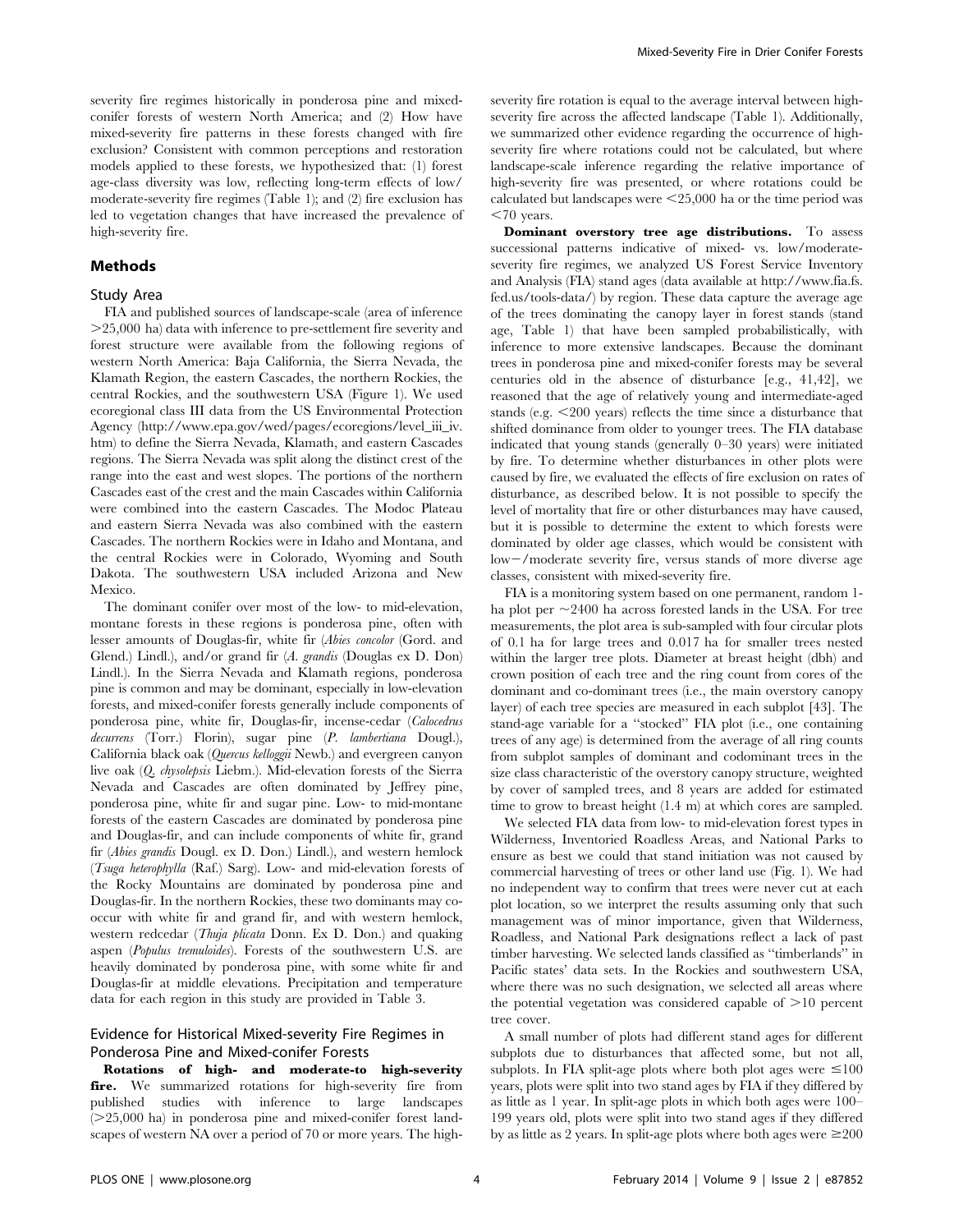

Figure 1. Study area. Dots indicate the general locations of Forest Inventory and Analysis (FIA) plots. doi:10.1371/journal.pone.0087852.g001

years, plots were split into two stand ages if they differed by as little as 15 years. To assess the within plot variability in tree ages, we calculated the standard deviation of the trees used to age each plot. We standardized this across the range of stand ages by calculating the standard deviation of the proportional difference between stand age, and the individual trees used to determine stand age in each plot, over the range of stand ages.

We reasoned that, prior to fire suppression, under a low/ moderate-severity fire regime, successional, or age-class diversity, would be low, while it would be high under a mixed-severity fire regime. With fire exclusion and greater amounts of uncharacter-

Table 3. Mean annual precipitation, and mean summer maximum and minimum temperatures, in ponderosa pine and mixedconifer forests in each region.

| <b>Region*</b>                             | <b>Mean annual precipitation</b><br>(cm) | Mean maximum temperature,<br>June-August (degrees C) | Mean minimum temperature,<br>June-August (degrees C) |
|--------------------------------------------|------------------------------------------|------------------------------------------------------|------------------------------------------------------|
| Sierra Nevada                              | 104                                      | 23                                                   |                                                      |
| Klamath                                    | 196                                      | 26                                                   |                                                      |
| Eastern Cascades and Eastern Sierra Nevada | 113                                      | 21                                                   |                                                      |
| Northern Rockies                           | 88                                       | 22                                                   | 6                                                    |
| <b>Central and Southern Rockies</b>        | 71                                       | 22                                                   | 6                                                    |
| <b>Southwest</b>                           | 58                                       | 27                                                   |                                                      |

\*All values are from PRISM data (http://www.prism.oregonstate.edu/normals/) in each 2 km<sup>2</sup> PRISM pixel within which an FIA plot used in the study occurred. doi:10.1371/journal.pone.0087852.t003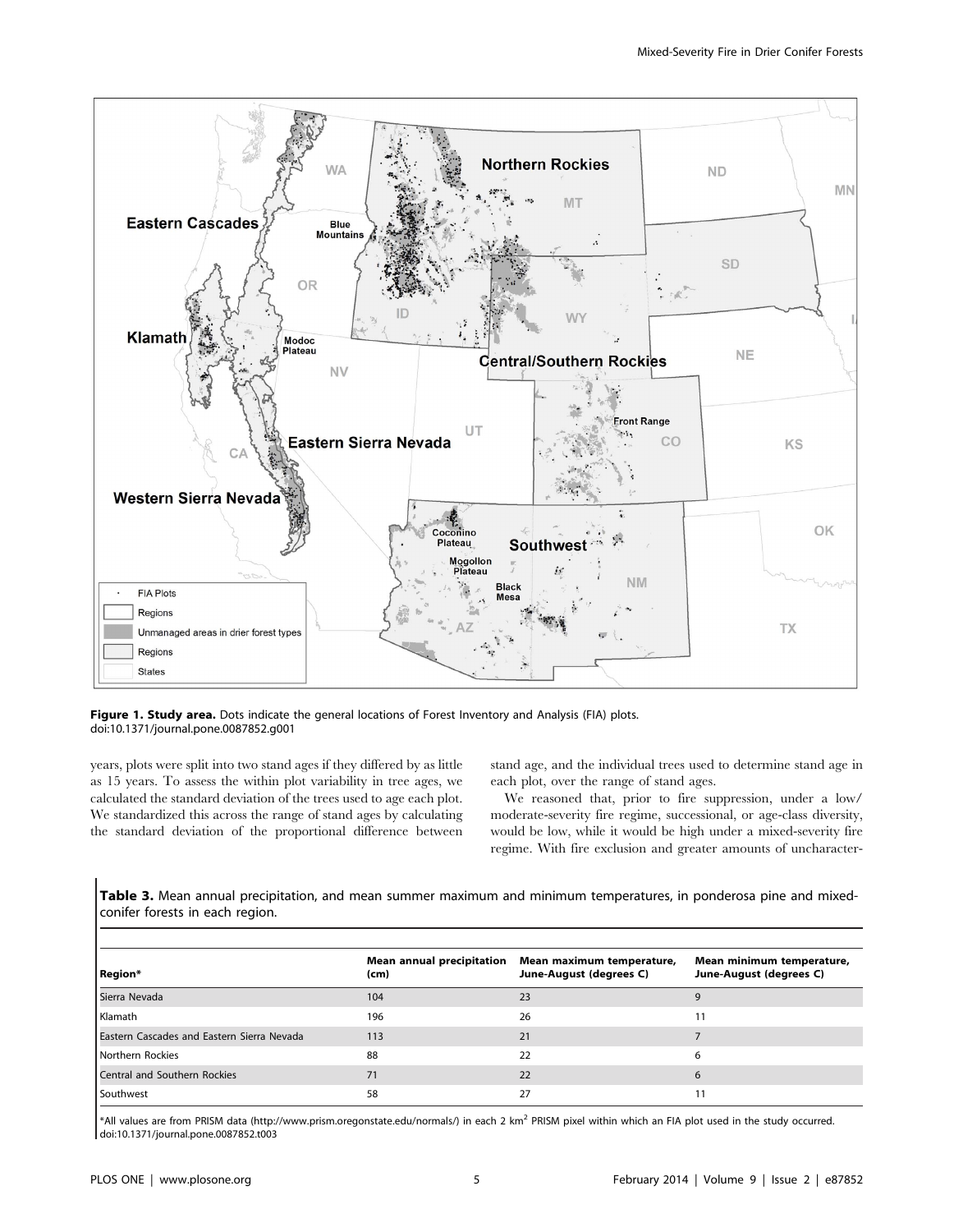istically severe fire the pattern should reverse in both cases (i.e. increased age-class diversity in low-severity systems and decreased diversity in mixed-severity systems). We used a Chi-square test of proportions [44] to test the null hypothesis that there would be no difference between the actual distribution of stand ages and the distribution based on a hypothetical scenario of no fire exclusion. No effect of fire exclusion would indicate that fire was not a dominant influence on age class diversity. To create a distribution of average dominant stand ages by region that would exist in today's stands had fire exclusion never occurred, we used the distribution of plots with stand ages dating from 1889 or before. This time period was immediately prior to the onset of fire suppression activities by settlers and government agencies [35,45– 56]. Because the average tree ages are somewhat imprecise, we binned the data into 40-year age classes for hypothesis testing. In each region, the present age structure for 80 years during effective fire suppression (1930–2009) was compared with the age structure prior to fire suppression (1810–1889). For visual analysis, we shifted the pre-fire suppression (pre-1890) tree age distributions to present (i.e., shifting 1810–1849 to 1930–1969, and shifting 1850– 1889 to 1970–2009) to compare with the current age distributions (see Figure 2). This allows a clear, visual comparison of stand ages that currently exist with those that would exist had the same fire regime from 1810–1889 occurred from 1930–2009.

We included only plots where there was one stand age for the full plot because we wanted to evaluate high-severity fire occurrence in patches at least 1 ha in size, rather than include smaller torching of groups of trees. Excluding the split-age plots (27% of plots in the Sierra Nevada, 40% in eastern-Cascades/ eastern-Sierra, 26% in Klamath, 14% in northern Rockies, 36% in central/southern Rockies and 14% in southwestern USA) omits some additional evidence for local high-severity fire effects; thus our results may be conservative.

We used FIA data drawn from 2001–2009, comprising 90% of available plots, in our classification of low/mid-elevation forests in the Sierra Nevada, Klamath, and eastern Cascades. In the other regions, FIA plots represented 100% of the data from low- to midelevation, montane forests. The number of plots in the 0–39 year age bins may be slight underestimates of the amount of highseverity fire in the last 40 years because severe fire could have occurred subsequent to the sample date (plots were sampled between 1995–2009 in the northern, central and southern Rockies, and southwestern USA and 2001–2009 in the Sierra Nevada, Klamath and eastern Cascades). To estimate the number of plots that burned severely after the sample date, we increased the 0–39 year old bin by a factor of 40/36 in the Sierra Nevada, Klamath and eastern Cascades, 40/34 in the northern Rockies and 40/32.5 in the central/southern Rockies and southwestern USA region. The denominator in these weightings is based on 40



Figures 2. Age class distributions of dominant overstory trees. Data are from US Forest Service Forest Inventory and Monitoring plots from forested areas protected from logging in A. the western (main) Sierra Nevada, B. the Klamath Region, C. the eastern Cascades and Sierra Nevada, D. the northern Rockies, E. the central/southern Rockies, and F. the southwestern USA. Shown in black bars is the current distributions of stand ages. Grey bars show an expected distribution (average age of dominant overstory trees with no fire exclusion), based on projecting the occurrence of the same age distributions that occurred from 1810–1889 into the most recent 80 year time period and rescaling these data. The number of plots by forest type are shown in the imbedded tables. Non-stocked stands are those lacking trees that grew after the fire that could be aged nondestructively.

doi:10.1371/journal.pone.0087852.g002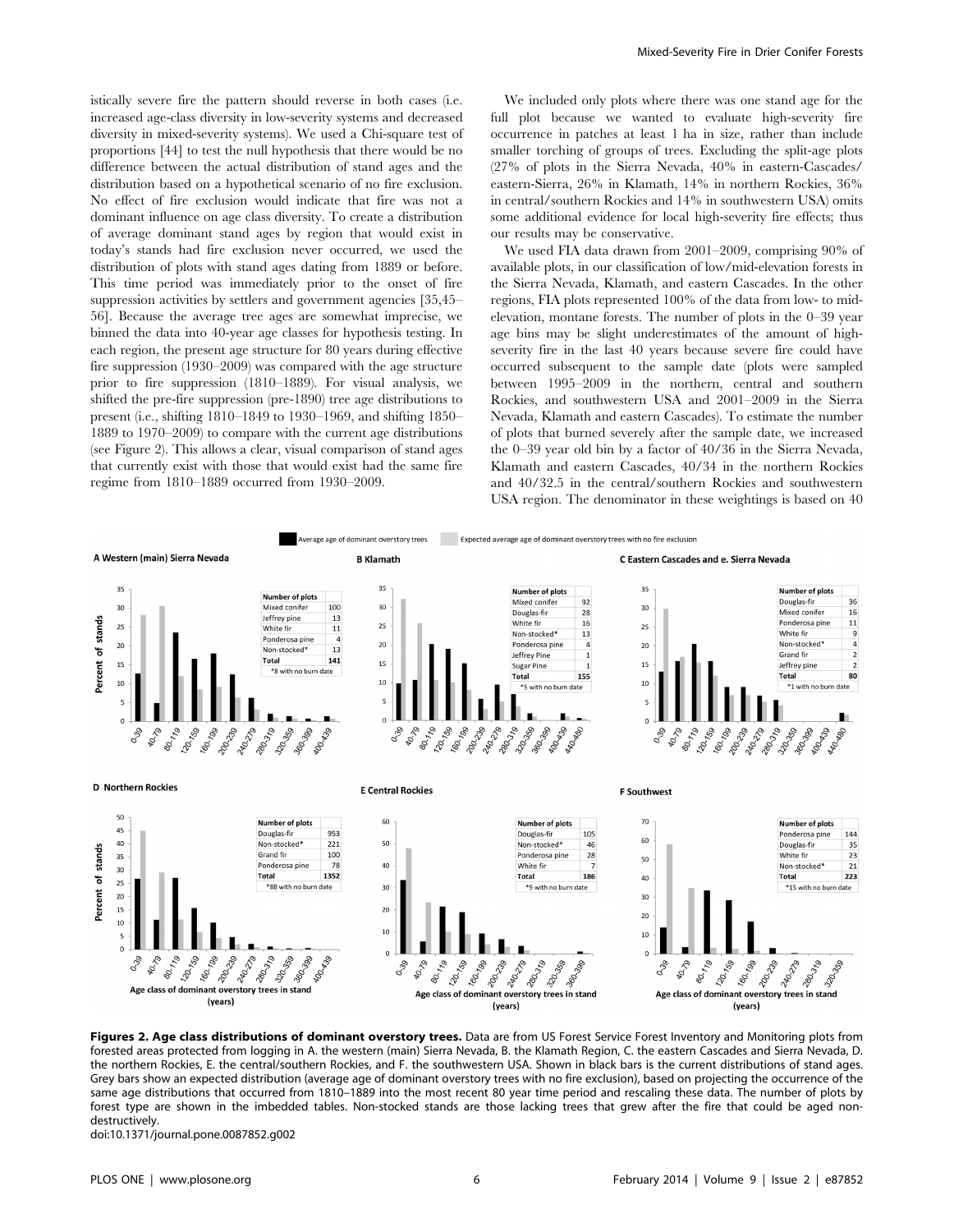minus the mean amount of time in which plots in each region could have burned after being sampled.

We used year of the recent fire disturbance, captured in the disturbance data field, to define the age of very young FIA plots not containing trees that could be aged in a non-destructive way (FIA surveys do not allow trees to be killed). These ''non-stocked'' plots were relatively rare, as reported in the results, and ages, based on fire dates, all fell within the 0–39 age category. Some non-stocked stands had no disturbance coded. In California, Oregon, and Washington (Pacific states), disturbances were only coded if they were  $\leq 6$  years old. We placed all non-stocked plots where no disturbance was coded in the database into the 0–39 stand age bin.

Next, we considered whether the age distributions as shaped by fire were consistent with mixed- or low/moderate-severity fire regimes. We reasoned that a wide range in the plot stand ages in a landscape would be consistent with age-class diversity created by mixed-severity fire, while stand ages that were evenly distributed in predominantly older age classes would be consistent with a low/ moderate-severity fire regime. To test whether stand age distributions were consistent with mixed- or low/moderateseverity fire regimes, we again used a Chi-square comparison of proportions [44]. Specifically, we tested the probability that the actual age distributions differed from an expected stand-age distribution for a low/moderate-severity fire regime. The low/ moderate-severity (expected) distribution was based on 12.5% of stands falling into each 40-year age class between 80–399 years (0– 319) years at the onset of fire exclusion. Our null hypothesis was that there would be no significant difference between the actual and expected (low/moderate-severity) distributions.

Third, we tested, again using a Chi-square comparison of proportions [44], the hypothesis that there would be less evidence for historical mixed-severity fire in the generally drier ponderosa and Jeffrey pine stands than in the mixed-conifer forests (i.e., the pine forests would be more frequently dominated by older stands).

#### Results

# Evidence for Historical Mixed-severity Fire Regimes in Ponderosa Pine and Mixed-conifer Forests

Rotations of high- and moderate- to high-severity fire. The studies that allow calculation of rotations of highseverity fire over large, ponderosa pine and mixed-conifer forest landscapes of western North America over time periods of at least 70 years include areas ranging from 40,700 to 1,193,200 ha (Table 4). These large landscapes totaled 2.2 million ha in Baja California, the Sierra Nevada, eastern Cascades, northern Rockies (Blue Mountains of Oregon), the Colorado Front Range and Arizona (Black Mesa and the Mogollon Plateau). Most of the evidence presented in these studies was from ponderosa pine forests.

The high-severity fire rotations in Table 4 do not support the hypothesis that low/moderate-severity fire regimes were predominant in the majority of ponderosa pine and mixed-conifer forests of western North America. In all the large, forest landscapes for which data covering at least 70 years exist, high-severity fire rotations ranged from about 217 to 849 years [57], and were mostly  $\sim$ 200–500 years. This is generally less than potential tree lifespans. For combined moderate- and high-severity fires in the eastern Cascades, rotations were 115–128 years (Table 4: [35]), while they were 249 years in the Colorado Front Range (Table 4: [58]). In the Blue Mountains (northern Rockies) and on the Mogollon Plateau in Arizona, high-severity fire rotations of 849 and 828 years, and moderate/high-severity fire rotations of 235

and 319 years, respectively [57], occurred. Where high-severity rotations are relatively long, as they are in these regions, forest structure in portions of the landscape will lack evidence for highseverity fire even though it occurs often enough to create age-class diversity. Thus, while about 40% of the Blue Mountains forests and about 62% of those on the Mogollon Plateau had evidence from GLO surveys of forests shaped by low/moderate-severity fire only [57], similar to the nearby Coconino Plateau [59], structural diversity created by high-severity fire was evident on the remainder of the landscape [57,59].

Numerous other studies that describe historical patterns of fire behavior also have documented or described evidence for mixedseverity fire effects in the ponderosa pine and mixed-conifer forests of western North American, including the occurrence of large high-severity fire patches (Table S1), and high-severity fire occurring over substantial areas of smaller landscapes over a time period of only a few decades prior to fire exclusion (e.g., Klamath region and a transitional area between the Sierra Nevada and eastern Cascades [60–63]).

Previous studies (Table 4) have used evidence of past fire severity from a variety of sources: GLO and other survey data, historical aerial photos; and mapping of vegetation and burns done prior to fire exclusion. The GLO analyses have been formally assessed for accuracy [64]. The methods performed well for addressing general hypotheses about the presence or absence of vegetation shaped by low- or high-severity fire. This was tested using existing vegetation plot data with an error of 14.4–23% [64].

Plot age distributions. A total of 2119 FIA plots representing a sample population of about 5.1 million ha of unmanaged low- to mid-elevation, montane forests in six regions (Figure 1, Table 5) were included in our analysis. Stand ages from ponderosa pine and mixed-conifer forests across the western USA never managed for timber cover areas ranging from 192,200 ha in eastern Cascades-eastern Sierra Nevada to 3,244,800 ha in the northern Rockies. Average stand ages ranged from 0 to 814 years, with the oldest stand in ponderosa pine in the eastern Cascades. The within plot standard deviation of the proportional difference among individual tree ages and stand age across all plots was 0.14 (e.g., for stands 100 years old, one standard deviation would include individual trees  $\sim 86-114$  years old, and two standard deviations would include trees  $\sim$ 72–128 years old).

The comparison of actual stand ages from 1930–2009 and the rescaled (expected) stand ages from 1810–1889 assuming no effect of fire exclusion are shown in Figs. 2A–F. In all regions, there were highly significant differences between the actual and expected stand age distributions (average ages of dominant trees with no fire exclusion)  $(P<0.001$ , Fig. 2A–F), indicating that fire was the predominant disturbance prior to effective fire exclusion. The FIA database also indicates that, since the onset of fire suppression, the great majority of stands were initiated by fire. As illustrated by the abundance of plots with stand ages that date to the decades prior to fire exclusion (e.g. 80–160 years old presently), much of the landscapes had young forests, but the rate of establishment decreased dramatically after 1930 (stand ages  $<80$  years are rare). The rate of young forest establishment decreased by a factor of 4 in the Sierra Nevada and southwestern USA, by 3x in the Klamath, and 2x in the eastern Cascades and central and northern Rockies.

Chi-square comparisons between actual stand-age distributions at the onset of fire exclusion versus the expected stand-age distributions for a low/moderate-severity fire had exceptionally low probabilities in all regions ( $P \ll 0.0001$ , n = 61–877). This was because plots were mostly dominated by young and intermediate aged trees prior to fire exclusion (Figs. 2A–F). The mean stand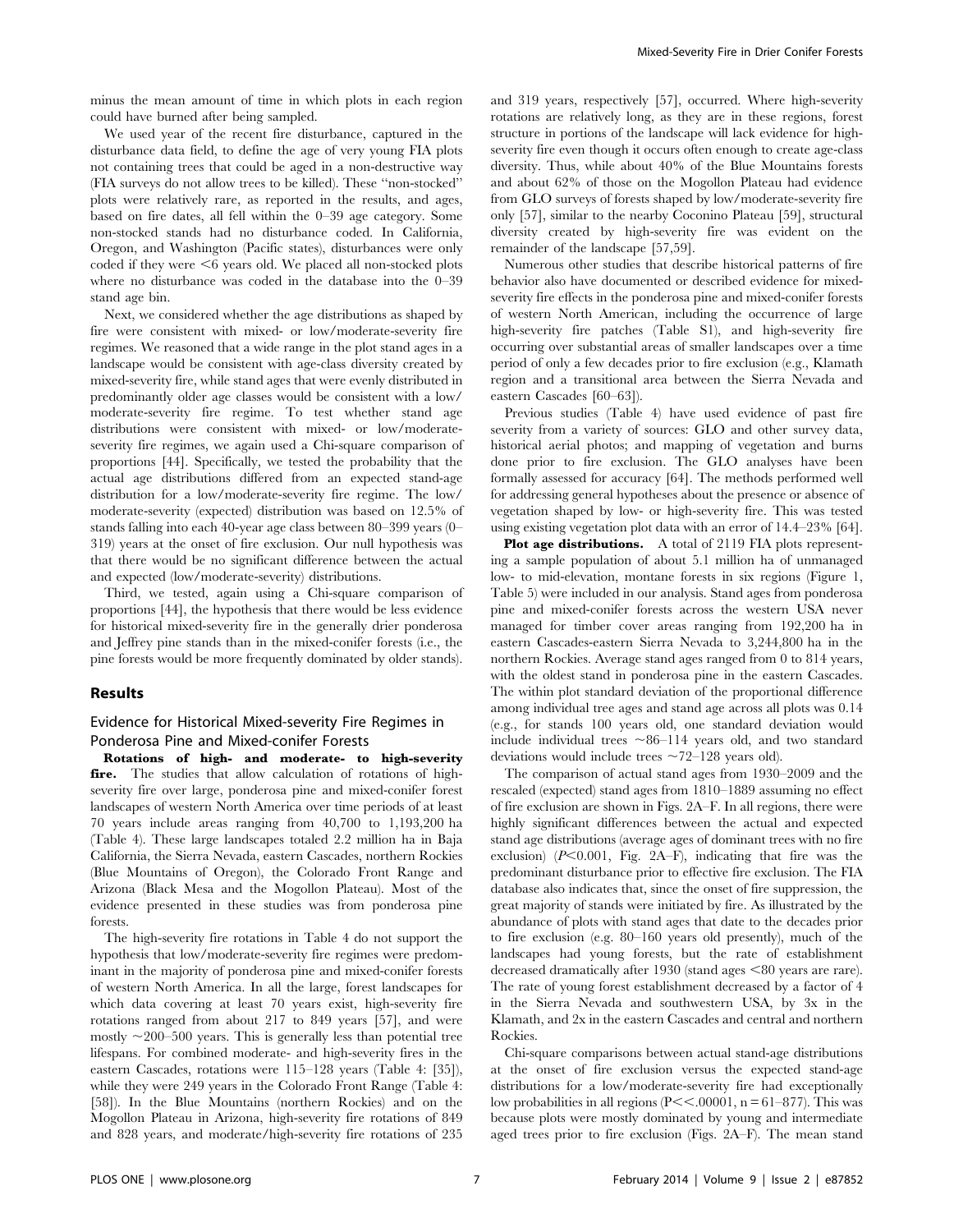Table 4. Rotations for high-severity and moderate-severity fire in low/mid-elevation conifer forests of western North America. Table 4. Rotations for high-severity and moderate-severity fire in low/mid-elevation conifer forests of western North America

| Region              | Location                                   | Source                                                                                                                                                                                                                                                                                                                                                                                                                                                                                                                                                                                                            | Analysis area<br>์ คล) | Forest types                                  | Tree mortality                                                  | Time period    | rotation (years)<br>Approximate |
|---------------------|--------------------------------------------|-------------------------------------------------------------------------------------------------------------------------------------------------------------------------------------------------------------------------------------------------------------------------------------------------------------------------------------------------------------------------------------------------------------------------------------------------------------------------------------------------------------------------------------------------------------------------------------------------------------------|------------------------|-----------------------------------------------|-----------------------------------------------------------------|----------------|---------------------------------|
| Pacific states      | Northern Baja California                   | photos<br>[118] analysis of aerial                                                                                                                                                                                                                                                                                                                                                                                                                                                                                                                                                                                | 40,700                 | Mixed conifer and Jeffrey pine                | >90% overstory mortality                                        | 1925-1991      | 300                             |
|                     | Northern Sierra Nevada                     | [51] <sup>2</sup> Ground surveys and detailed<br>maps                                                                                                                                                                                                                                                                                                                                                                                                                                                                                                                                                             | 146,917                | Mixed conifer, dominated<br>by ponderosa pine | 75% mortality by volume<br>was mapped for patches<br>$>32.4$ ha | 1800-1900      | 488                             |
|                     | Cascades (Washington)<br>Eastern           | [17,35] <sup>3, 4</sup> Analysis of historical aerial<br>photos                                                                                                                                                                                                                                                                                                                                                                                                                                                                                                                                                   | 175,200                | Mixed conifer and<br>ponderosa pine           | >70% tree mortality <sup>6</sup>                                | $~1830 - 1930$ | 379-505                         |
|                     |                                            |                                                                                                                                                                                                                                                                                                                                                                                                                                                                                                                                                                                                                   |                        |                                               |                                                                 |                |                                 |
|                     |                                            |                                                                                                                                                                                                                                                                                                                                                                                                                                                                                                                                                                                                                   |                        |                                               | >20% tree mortality <sup>6</sup>                                | $~1830 - 1930$ | $115 - 128$                     |
|                     | Eastern Cascades<br>(Oregon)               | [56] <sup>5</sup> Analysis of General Land Office<br>survey data                                                                                                                                                                                                                                                                                                                                                                                                                                                                                                                                                  | 123,500                | Ponderosa pine                                | $>$ 70% tree mortality <sup>7</sup>                             | $~1768 - 1882$ | 705                             |
|                     |                                            |                                                                                                                                                                                                                                                                                                                                                                                                                                                                                                                                                                                                                   | 140,400                | Dry mixed conifer                             | $>$ 70% tree mortality <sup>7</sup>                             | $~1768 - 1882$ | 496                             |
| Northern Rockies    | Oregon (Blue Mountains)                    | [57] <sup>5</sup> Analysis of General Land Office<br>survey data                                                                                                                                                                                                                                                                                                                                                                                                                                                                                                                                                  | 304,700                | Ponderosa pine forests                        | >70% tree mortality                                             | $~1740 - 1880$ | 849                             |
|                     | Oregon (Blue Mountains)                    | [57] <sup>5</sup> Analysis of General Land Office<br>survey data                                                                                                                                                                                                                                                                                                                                                                                                                                                                                                                                                  | 304,700                | Ponderosa pine forests                        | Moderate- and high-severity<br>fire                             | $~1740 - 1880$ | 235                             |
| Central Rockies     | Central (Colorado Front<br>Range)          | [57,73] <sup>5</sup> Analysis of General<br>Land Office survey data                                                                                                                                                                                                                                                                                                                                                                                                                                                                                                                                               | 65,500                 | Ponderosa pine forests                        | >70% tree mortality <sup>7</sup>                                | $~1705 - 1880$ | 271                             |
|                     | Central (Colorado Front<br>Range)          | [58] <sup>8</sup> Analysis of General Land Office<br>survey data                                                                                                                                                                                                                                                                                                                                                                                                                                                                                                                                                  | 624,156                | Mostly ponderosa pine<br>and Douglas-fir      | Moderate and high-<br>severity fire                             | 1809-1883      | 249                             |
| Southwest (Arizona) | <b>Black Mesa</b>                          | 57] <sup>5</sup> Analysis of General Land Office<br>survey data                                                                                                                                                                                                                                                                                                                                                                                                                                                                                                                                                   | 151,100                | Ponderosa pine forests                        | $>$ 70% tree mortality <sup>7</sup>                             | $~1760 - 1880$ | 217                             |
|                     | Mogollon Plateau                           | [57] <sup>5</sup> Analysis of General Land Office<br>survey data                                                                                                                                                                                                                                                                                                                                                                                                                                                                                                                                                  | 452,100                | Ponderosa pine forests                        | >70% tree mortality                                             | $~1760 - 1880$ | 828                             |
|                     | Mogollon Plateau                           | [57] <sup>5</sup> Analysis of General Land Office<br>survey data                                                                                                                                                                                                                                                                                                                                                                                                                                                                                                                                                  | 452,100                | Ponderosa pine forests                        | Moderate- and high-severity<br>Ê                                | $~1760 - 1880$ | 319                             |
|                     | and Mogollon combined<br><b>Black Mesa</b> | [57] <sup>5</sup> Analysis of General Land Office<br>survey data                                                                                                                                                                                                                                                                                                                                                                                                                                                                                                                                                  | 603,200                | Ponderosa pine forests                        | $>$ 70% tree mortality                                          | $~1760 - 1880$ | 522                             |
|                     |                                            | <sup>2</sup> Analysis of Leiberg's mapping of high-severity fire areas within unlogged mixed-conifer Sierran stands is found in [139]. According to Leiberg [51], most such fire occurred prior to 1850. In addition, he stated "If the<br><sup>1</sup> Study area was dominated by mixed conifer and Jeffrey pine and minimally logged. Fire exclusion only began in the 1970s and has had only a modest impact [138]. Thus, historical and current rates are assumed to be compar<br>Data from General Land Office or mapped data over large areas (>25,000 ha) over >70 or more years prior to fire exclusion. |                        |                                               |                                                                 |                |                                 |

The numerator was estimated at 100 years based on ponderosa pine in this region [140], whose growth would surpass 30 cm dbh, rendering mixed and high-severity effects indistinguishable (see [35; Table 1]). This calculation [<32 ha] scattered throughout still growing stands were taken into account, the figure [amount of area burned severely] would be considerably increased."<br>"The numerator was estimated at 100 years based on ponderosa pine in [<32 ha] scattered throughout still growing stands were taken into account, the figure [amount of area burned severely] would be considerably increased conservative because tree growth to 30 cm dbh in moister forests is faster than 100 years. conservative because tree growth to 30 cm dbh in moister forests is faster than 100 years.

<sup>4</sup>High- and mixed-severity fire consistent with a definition of  $>70\%$  and 20-70% and 20-70% and 20-70% and a basal area mortality, respectively, was identified from overstory percentage, the overstory size class, the un  $>$ 70% and 20–70% basal area mortality, respectively, was identified from overstory canopy percentage, the overstory size class, the understory size class, and the fire >5000 ha) from this work are reported in [17]. tolerance of the cover type (see [35: Table 1]). Large patch sizes of historical high severity fire (100s to >5000 ha) from this work are reported in [17] tolerance of the cover type (see [35: Table 1]). Large patch sizes of historical high severity fire (100s to 4High- and mixed-severity fire consistent with a definition of

those fires occurred [56]. Rotations for high-severity fire are determined by dividing the observation period of the period of time over which fire effects are distinguishable by stand structure) by the percentage of the <sup>5</sup>The estimate is from the span of years over which fire effects were distinguishable, using forest structure evident in the Government Land Office historical survey data, divided by the fraction of the forested landscape The estimate is from the span of years over which fire effects were distinguishable, using forest structure evident in the Government Land Office historical survey data, divided by the fraction of the forested landscape in those fires occurred [56]. Rotations for high-severity fire are determined by dividing the observation period (the period of time over which fire effects are distinguishable by stand structure) by the percentage of the lan experiencing high-severity fire. The methods were found to have 14.4–23% accuracy compared to plot sampling.

 $>$ 70% and 20–70%, respectively, were identified from overstory canopy percentage, the overstory size class, the understory size class, and the fire tolerance of the cover  $<$ 20% [56.57.73]. >50% and a percentage of large trees .70% basal area mortality [35] was identified having a percentage of small trees 6High- and mixed-severity fire, consistent with a definition of 7High-severity consistent with a definition of type (see [35: Table 1]). type (see [35: Table 1]).

'High-severity consistent with a definition of >70% basal area mortality [35] was identified having a percentage of small trees >50% and a percentage of large trees <20% [56,57,73],<br>®Estimated from the length of General L Estimated from the length of General Land Office section lines intercepted by moderate- and high-severity fire. Accuracy tests using the length of section lines intercepted by moderate- and high-severity fire yielded a relative error of 15.6%. relative error of 15.6%

doi:10.1371/journal.pone.0087852.t004 doi:10.1371/journal.pone.0087852.t004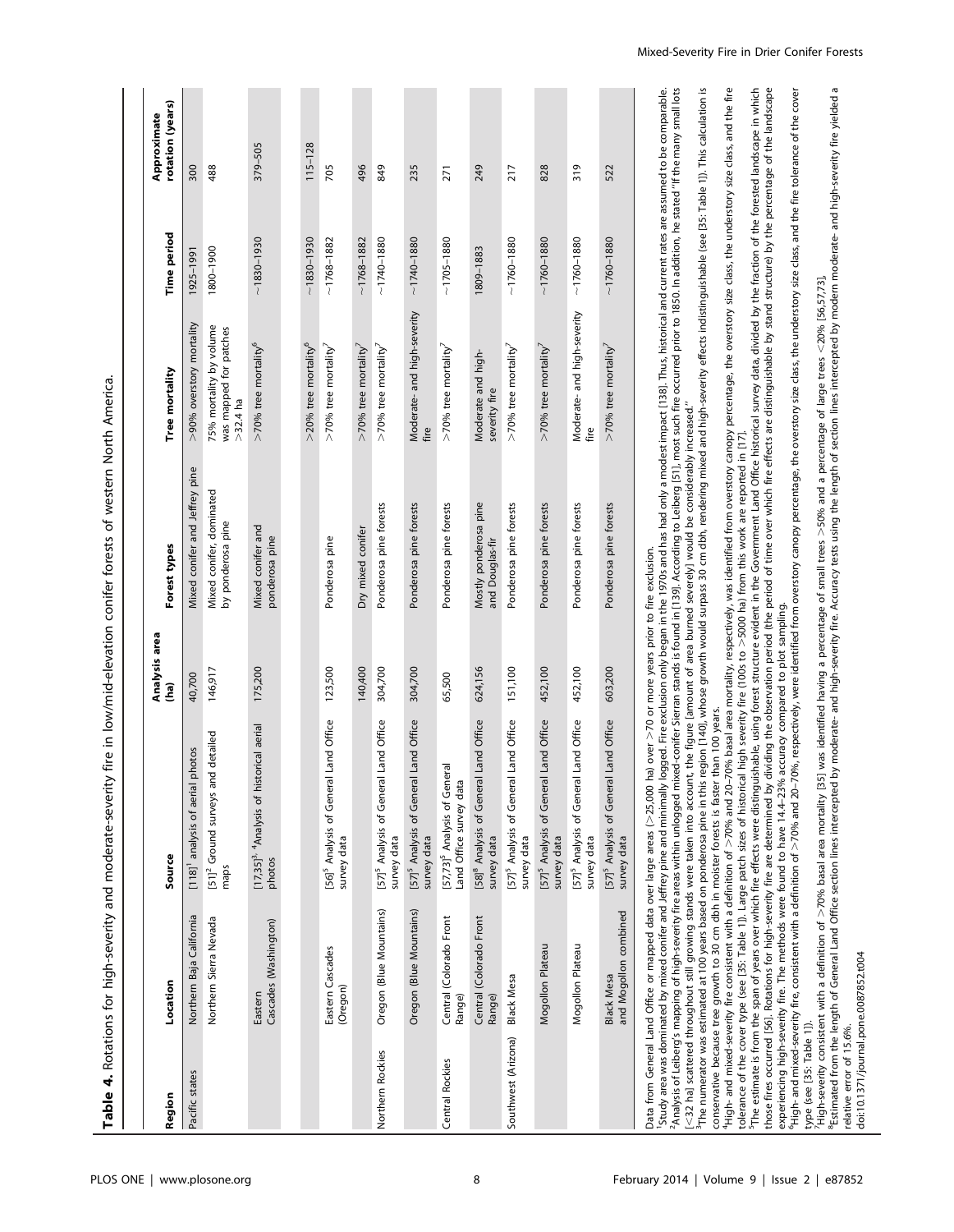#### Table 5. Forest Inventory and Analysis (FIA) data.

| Number of plots (n) and<br>forest area randomly<br>sampled (ha)<br>  Region |                      |         | Mean FIA stand age (yrs) | Test for difference in stand initiation since<br>1930 vs. 1800-1900: Chi-square, P |  |  |
|-----------------------------------------------------------------------------|----------------------|---------|--------------------------|------------------------------------------------------------------------------------|--|--|
|                                                                             |                      | Current | In 1930                  |                                                                                    |  |  |
| Sierra Nevada (main)                                                        | $n = 232$ 338.400    | 148     | 97                       | $86.3, \leq 0.001$                                                                 |  |  |
| E. Cascades and E. Sierra Nevada                                            | $n = 135$ 192,000    | 155     | 114                      | $25.4 \leq 0.001$                                                                  |  |  |
| Klamath Mountains                                                           | $n = 251$ 372,000    | 157     | 111                      | 43.9, $<< 0.001$                                                                   |  |  |
| <b>Central Rockies</b>                                                      | $n = 276$ 446.400    | 105     | 75                       | 58.9, $<< 0.001$                                                                   |  |  |
| Northern Rockies                                                            | $n = 1929$ 3.244.800 | 105     | 70                       | 333.8 < 0.001                                                                      |  |  |
| Southwestern US                                                             | $n = 319$ 492,000    | 116     | 59                       | 188.2 < 0.001                                                                      |  |  |

Area of sample population randomly sampled, mean stand age currently, and in 1930, and Chi-square test results. doi:10.1371/journal.pone.0087852.t005

ages at the time of onset of fire exclusion were 59–114 years, depending on the region, considerably shorter than current mean ages (105–148 years: Table 5). Therefore, the FIA data were inconsistent with the hypothesis that the ponderosa pine and mixed-conifer forests of western North America, in unmanaged landscapes, were predominantly park-like with low age-class diversity due to the dominant influence of low/moderate-severity fire.

The hypothesis that mixed-severity fire prior to fire exclusion would be lower in the driest (ponderosa and Jeffrey pine) forests than other forests also was not supported. Based on stand-ages (not shown), there was as much as or more mixed-severity fire in the pine forests. In the Pacific states, we found almost identical standage distributions from 1800–1900 in ponderosa/Jeffrey pine stands ( $n = 20$  plots) versus all non-ponderosa stands ( $n = 204$ plots). Plots from the time period 1800–1900 accounted for 70% and 73%, respectively, of all plots with dominant trees that established in or before 1900. In the northern and central Rockies, 86% of ponderosa pine stands ( $n = 66$  plots) and 81% of the nonponderosa pine stands ( $n = 615$  plots) that established in or before 1900 had stand-ages between 1800 and 1900 ( $\chi^2 = 0.85$ , n = 676, P>0.6). Likewise, in the southwestern USA, 98% of ponderosa pine stands ( $n = 96$  plots) and 92% of the non-ponderosa stands  $(n = 37$  plots) that established in or before 1900 had stand-ages between 1800 and 1900 ( $\chi^2$  = 1.27, n = 133, P>0.25). However, when all plots were considered, significantly more stands

| Table 6. Current high-severity fire rotations. |  |  |  |
|------------------------------------------------|--|--|--|
|------------------------------------------------|--|--|--|

established from 1800–1900 in ponderosa pine than nonponderosa forests  $(\chi^2 = 11.96, n = 1038, P < 0.001)$ , indicating higher fire disturbance in pine forests.

## Comparing the Weight of Landscape-scale Evidence by Region

The consistency of multiple lines of evidence for mixed-severity fire in the ponderosa pine and mixed-conifer forests is an important finding. In all regions, there were tree-age data supporting considerable age-class diversity created by mixedseverity fire, and a paucity of undisturbed park-like forests. The full weight of landscape-scale evidence is greatest in the regions with area-specific rotations of severe fire from GLO data: the eastern Cascades, nearby Blue Mountains in the northern Rockies, central Rockies, and southwestern USA (Table 4). In the Cascades, these data are further supported by analyses of early aerial photography at a regional scale [35], and in small landscapes [61–63] and numerous historical descriptions (see [56]: Table S1). In the northern Rockies, historical documentation (e.g., [45–48,50,53,54]) of mixed-severity regimes has been summarized in regional reviews [16,65,66], and stand-age reconstructions of historical fire regimes indicate mixed-severity fire in ponderosa-pine/Douglas-fir forests [67–69]. In the Colorado Front Range, the findings based on GLO data [57,58] are remarkably consistent with earlier studies based on tree-ring stand reconstructions from broadly distributed samples [70–72]. In the

| <b>Region</b>                                      | Source | <b>Forest Types</b>                                     | <b>Time period</b> | <b>Rotation (yrs)</b> |
|----------------------------------------------------|--------|---------------------------------------------------------|--------------------|-----------------------|
| Sierra Nevada, southern Cascades                   | [132]  | All low/mid- and mid/upper elevation<br>conifer forests | 1984-2010          | 645                   |
| Klamath (all)                                      | [129]  | All low/mid-elevation conifer forests                   | 1984-2005          | 599                   |
| Eastern Cascades (all)                             | [129]  | All low/mid-elevation conifer forests                   | 1984-2005          | 889                   |
| Northern Rockies                                   | $[92]$ | Ponderosa pine forests                                  | 1980-2003          | 500                   |
| <b>Central Rockies</b>                             | $[92]$ | Ponderosa pine forests                                  | 1980-2003          | 714                   |
| <b>Central Rockies</b>                             | $[58]$ | Ponderosa pine forests                                  | 1984-2009          | 431 <sup>1</sup>      |
| Southwest                                          | $[92]$ | Ponderosa pine forests                                  | 1984-2003          | 625                   |
| Northwest (Eastern Cascades<br>and Blue Mountains) | $[92]$ | Ponderosa pine                                          | 1984-2003          | 1,000                 |

Data cited are from low/mid-elevation conifer forests in western North America. <sup>1</sup>Higher-severity fire: includes moderate- and high-severity. doi:10.1371/journal.pone.0087852.t006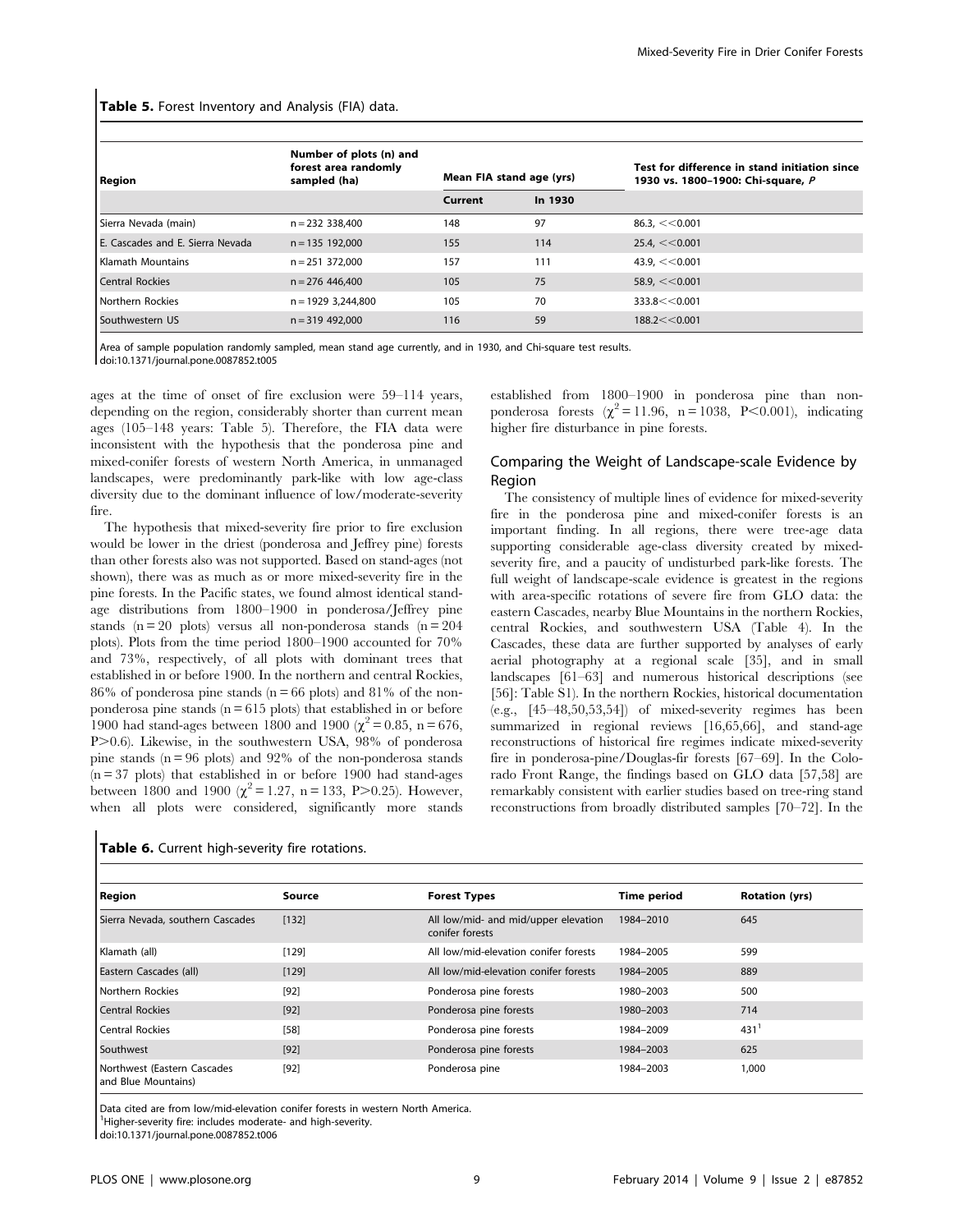southwestern USA, GLO data are supportive of mixed-severity fire on most of Black Mesa and much of the Mogollon and Coconino Plateaus [57,59], while a number of other studies also describe evidence for mixed-severity fire [9,14,55,73–77].

The remaining forest regions that we assessed lack GLO analyses. However, in the Sierra Nevada and Klamath regions historical surveys and early air photo data describe mixed-severity fire regimes [20,30,49,51,60,78–87] (see Table S1 for descriptions). In all regions except the Klamath, there are multiple lines of evidence from landscape-scale studies, each supporting mixedseverity fire. In contrast, evidence supporting low/moderateseverity fire is confined to relatively small areas (e.g., [88–91]).

## Historic vs. Contemporary Fire Regimes

We did not find evidence to support the hypothesis that fire exclusion has greatly increased the prevalence of severe fire in ponderosa pine and mixed-conifer forests (Tables 4–6, and Figs. 2A–F). Comparing current versus historical high-severity fire rotations, we found that current rotations were generally longer (less high-severity fire) in the Sierra Nevada and central Rockies (Tables 4 and 6, Table S1). No direct historical comparison could be made between current and historical highseverity rotations in the Klamath and northern Rockies at the spatial scale required in Table 4, but evidence presented in Table S1 suggests that current rotations of 599 years and 500 years, respectively, may be longer. The estimated rotation of 625 years for recent high-severity fire in the southwestern USA [92] was shorter than the historical estimate of 828 years for the Mogollon Plateau in Arizona. Combining the Mogollon Plateau and Black Mesa to provide a better comparison with fire across the southwestern USA produces a historical high-severity rotation of 522 years [57]. In the eastern Cascades, high-severity fire rotations since 1984 (889 years) were longer than historical rotations (Table 6 vs. Table 4).

## Discussion

#### Historical Fire Regimes

The primary objective of this paper was to address how prevalent mixed-severity fire regimes were historically in ponderosa pine, mixed conifer, and other low- to mid- elevation, montane forests of western North America. We hypothesized that age-class diversity was low, consistent with long-term effects of low/ moderate-severity fire regimes (Table 1). We reviewed evidence with inference across both large and smaller landscapes across many forest regions. The majority of the evidence did not support the low/moderate-severity fire hypothesis, but, instead, supported the alternate hypothesis that mixed-severity fire shaped these forest landscapes. This finding applies to Pacific states ponderosa pine, Jeffrey pine, and California mixed-conifer forests, as well as ponderosa pine and mixed-conifer forests in the eastern Cascades, Rockies and southwestern USA, where low/moderate-severity regimes have often been applied. In some areas (Blue Mountains, Mogollon and Coconino Plateaus) high-severity fire occurred at less frequent intervals (rotations of 828–849 years) [57,59]. Even at these rotations, high-severity fire creates considerable age-class diversity in a landscape, and moderate/high-severity fire rotations were 235–319 years, which further enhances diversity (with small groupings of high-severity fire interspersed within moderateseverity fire areas).

FIA stand ages in the unmanaged forests in all regions reflect a pattern of high age-class diversity occurring prior to federal fire suppression policies and reductions in Native American burning (by the early  $20^{th}$  century) with the arrival of settlers [20,46,49,51]

Natural disturbances occurred at rates that led to stands numerically dominated mainly by young and intermediate-aged trees. Disturbance processes dramatically declined following the onset of fire exclusion, suggesting fire was the primary disturbance agent [35]. However, in considering the age patterns of dominant trees in the FIA plots, it is essential to also address alternative explanations for the dominance of young- and intermediate-aged stands prior to fire exclusion, such as climate variability and disturbance by insect outbreaks.

While we recognize that climate variability influences rates of tree regeneration generally [93], and may determine success or failure of tree regeneration specifically following disturbance, we believe that the broad patterns of dominant overstory tree ages in the FIA plots mainly reflect the effects of past fire for several reasons. The dominant stand ages of young and intermediate aged trees prior to fire exclusion are consistent with periodic disturbances with significant tree mortality that shifted dominance to a new generation of trees, rather than solely episodic tree establishment due to climatic variation at a multi-decadal scale. This is supported by research in the central Rockies where, at a multi-decadal time scales, large datasets of tree recruitment dates over the past c. 250 years do not correlate with moister climate at the same time scale, but instead correlate with drier climate that was conducive to high-severity fires [70–72,91]. Likewise, studies in the same area show that outbreaks of bark beetles and defoliators result in growth releases of non-host trees rather than even-aged, multi-species tree cohorts [94,95], thus facilitating discrimination from post-fire stand structures [91]. Fire exclusion was likely effective in some areas between 1900 and 1930, which could have led to understory tree recruitment in this time frame. However, research suggests that in some areas the favorable influences of timber harvesting and/or cattle grazing on tree establishment may confound the attribution of tree recruitment to fire exclusion [96]. In addition, the plot age data demonstrate that recruitment was just as common or more common in decades before 1900 as between 1890 and 1930. Lastly, while it is possible that greater mortality in older trees, from competition or insects and pathogens, might explain high levels of recruitment prior to fire exclusion, we do not see this pattern during the suppression era. Thus, higher levels of mortality in older trees seems likely to have been caused by fire.

Our findings illustrate the need for studies with a spatial scale of inference suited to describing patterns across large, heterogeneous landscapes. This is illustrated by three recent studies from old forest stands (one in the Black Hills (500 ha), one in the Sierra Nevada (3,000 ha), and one in the southwestern USA (307 ha)) that reported very little or no historical high-severity fire, and hence low-severity regimes (Table S1: [88–90]). In contrast, broader-scale analyses of historical data for the Sierra Nevada (Table S1: [78]:), Black Hills [65], and southwestern USA [57] suggest fire regimes in the broader landscape within which these three studies occurred were mixed-severity.

A fourth study [97] analyzed 1914–1922 Bureau of Indian Affairs (BIA) timber cruise plot data from within a larger area (38,651 ha), and found relatively low tree densities in ponderosa pine and mixed-conifer forests of the eastern Klamath region in Oregon, and suggested that forests were too open to support any significant crown fire. However, only a subset of the townships surveyed by BIA in these forest types were included in the analysis (Table S1), and the surveys did not include trees 10–15 cm dbh, which comprise  $\sim$ 20% of all trees [97], and most surveys did not include lodgepole pine, which comprise  $\sim 10\%$  or more of these forest types in that region within unlogged areas [49]. In addition, historical data indicate that extensive timber harvesting had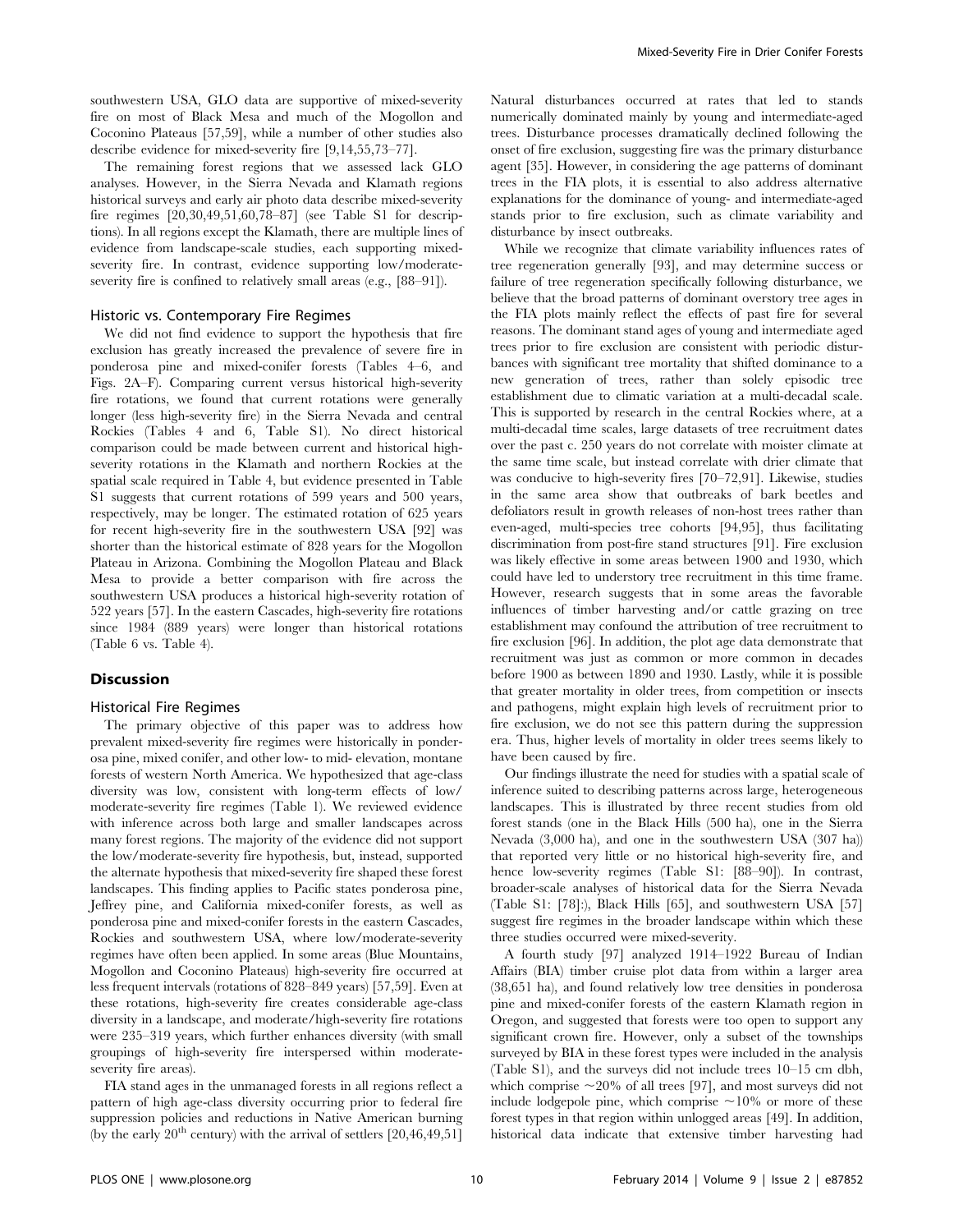occurred in the areas analyzed by 1914–1922 (Table S1), and evidence of previous timber harvesting was not among the factors that BIA surveyors were required to note (Table S1). Tree densities in unlogged reference ponderosa pine and mixed-conifer forests in this landscape from the late  $19<sup>th</sup>$  century and early  $20<sup>th</sup>$ century indicate much denser and more variable forest conditions (Table S1). Also, USGS surveys conducted in the 1890s within unlogged ponderosa pine and mixed-conifer forests across a larger expanse (310,267 ha) map substantial high-severity fire from 1855–1900 (high-severity rotation of 352 years), suggesting a mixed-severity regime (Table S1).

The absence of evidence for mixed-severity fire in some older forests selected for study may be due to fire exclusion. If the effect of fire exclusion in reducing mixed-severity fire is not accounted for in describing reference conditions, it may lead to shifting baseline syndrome (i.e., a system is not measured against the true baseline, but against one that already has departed from the true baseline [98]). This effect may be caused or compounded by diminishing evidence of age-class diversity. For example, highseverity fire can be mapped at landscape scales from early air photos [9,17,61–63,99], but the same historic fire effects may not be visible from current imagery that can be used for assessing landscape-scale patterns.

Data with greater temporal depth than analyzed here can better capture past variability in the frequency of large fire events. Thus, it is noteworthy that paleoecological studies also support mixedseverity fire regimes for the ponderosa pine and mixed-conifer forests. These studies have found charcoal depositions from major fire episodes in ponderosa pine and interior Douglas-fir forests occurring for millennia in the northern Rockies (central Idaho: [100,101]), Klamath [102], Sierra Nevada [103], eastern Oregon Cascades [104], and southwestern USA [105–107]. These major episodes are generally interpreted as large, severe fire events [101– 107].

The occurrence of mixed-severity fire prior to fire exclusion is also well supported by another line of evidence: the potential behavior of wildfire as affected by weather and climate. Based on direct observations of fire behavior, high winds (generally 10 m open wind speeds  $>32-35$  kilometers/hr) may subject virtually any conifer forest, regardless of fuel density, to crown fire [108]. Thus, empirical data call into question a major premise of the low/moderate-severity fire regime: that ponderosa pine and mixed-conifer forests may be completely resistant to crown fire. Fire intensity increases with winds, and at winds of  $>30$  km/hr spot fires may be ignited over 1 km ahead of the fire front [109]. The coalescing of separate spot fires with the fire front can further energize wind-driven fire [110,111]. Severe droughts also intensify fires by reducing fuel moisture to extremely low levels, allowing crown fire under less windy conditions [108,112]. Severe drought years throughout much of western North America occurred from 1856 to 1865, 1870 to 1877 and 1890 to 1896 [113]. The extensive high-severity fires of 1910 (the Big Burn in Idaho and Montana), when large areas of drier forests burned at high severity prior to fire exclusion–much of it in ponderosa pine–illustrate how fire behavior that is rare temporally due to extreme climate and weather can dominate in space [1]. Many fire episodes in the charcoal records that exceed modern fires undoubtedly involve combinations of extreme wind, drought, and mass fire.

The largest patch sizes of high-severity fire likely occurred during the most extreme conditions for fire behavior. While patch sizes of high-severity fire are difficult to document, it follows from commonly observed heavy-tailed distributions of patch sizes created by fire [114,115] that very large patches of high-severity fire (thousands of ha, e.g., [17: Fig. 1, 58]) were a primary reason why considerable area exhibited forest structure consistent with high-severity fire historically in all regions. Large patches, though numerically subordinate, are dominant in terms of total area burned, while the opposite applies to small patches [58].

There is abundant evidence that past forests may not have required extreme weather and climate for mixed-severity fire to have occurred. Younger, more flammable forests [32] appear to have been widespread in dry-forest regions based on dominant stand ages prior to fire exclusion (Fig. 2). In addition, the ranges in fire-free intervals in many low- to mid-elevation forested areas were sufficient to allow for substantial vegetation growth and recovery of fuels between fires (e.g., 20–50+ year rotations [61– 63,116–118]). For example, in the Sierra Nevada, fuels may recover to pre-burn levels in nine years [119,120], so fire-free interludes (or fire rotations), more often than not, may have been sufficient to allow growth of significant amounts of high-energy shrub fuels. In describing low/mid-elevation forests throughout the northern Sierra Nevada, Leiberg [51: page 32) states: ''There is a great amount of undergrowth in the forest which has attained its present proportions chiefly through the agency of fire. Most of it [undergrowth] consists of species of *Ceanothus*." For mid-elevation forests, he reports (page 37): ''Nearly all the type situated at altitudes below 7,000' [2134 m] carries a vast amount of undergrowth. It consists mainly of manzanita [*Arctostaphylos* spp.], ceanothus, and scrub oak [Quercus chrysolepis, Q.vaccinifolia].'' Similarly abundant shrub fuels were also documented historically in the westside of the central/southern Sierra Nevada [51], in the eastern Oregon Cascades [56: Appendix A] and in Oregon's Blue Mountains [57]. Flame lengths in actively burning manzanita and ceanothus are typically 4–5 times the  $\sim$  1–2 m height of the shrubs, sufficient to cause ignition of forest canopy tree crowns under favorable burning conditions. Many of these shrub species recruit primarily, if not exclusively, after severe fire, and their occurrence is a further indication of the historical presence of such fire [121].

# Changes in Fire Regimes and Stand Age Distributions with Fire Exclusion

We also hypothesized, consistent with existing concerns about unprecedented fire severity in western North America (e.g., [6– 9,11,13,15,17,28]), that fire exclusion has greatly increased the prevalence of severe fire in ponderosa pine and mixed-conifer forests. We found little support for this hypothesis. Over the full period of effective fire exclusion in unmanaged forests, average ages of dominant overstory trees in FIA plots suggest there has been about a threefold to fourfold decrease in stand initiation due to fire in the Sierra Nevada, Klamath, and southwestern USA, and about a twofold decrease in the eastern Cascades, central and northern Rockies (Figs. 2A–F). In addition, patch sizes of highseverity fire in the central Rockies have not increased [58]. Our assessment of high-severity rotations based upon existing literature also revealed a generally lower incidence of high-severity fire in these forests in recent decades (Tables 4 and 6, and S1).

## Conclusion

The importance of multiple lines of evidence has been stressed in determining whether mixed-severity fire regimes applied historically [122]. Our results illustrate broad evidence of mixedseverity fire regimes in ponderosa pine and mixed-conifer forests of western North America. Prior to settlement and fire exclusion, these forests historically exhibited much greater structural and successional diversity than implied by the low/moderate-severity model (Table 2). Lack of recognition of past variability in fire may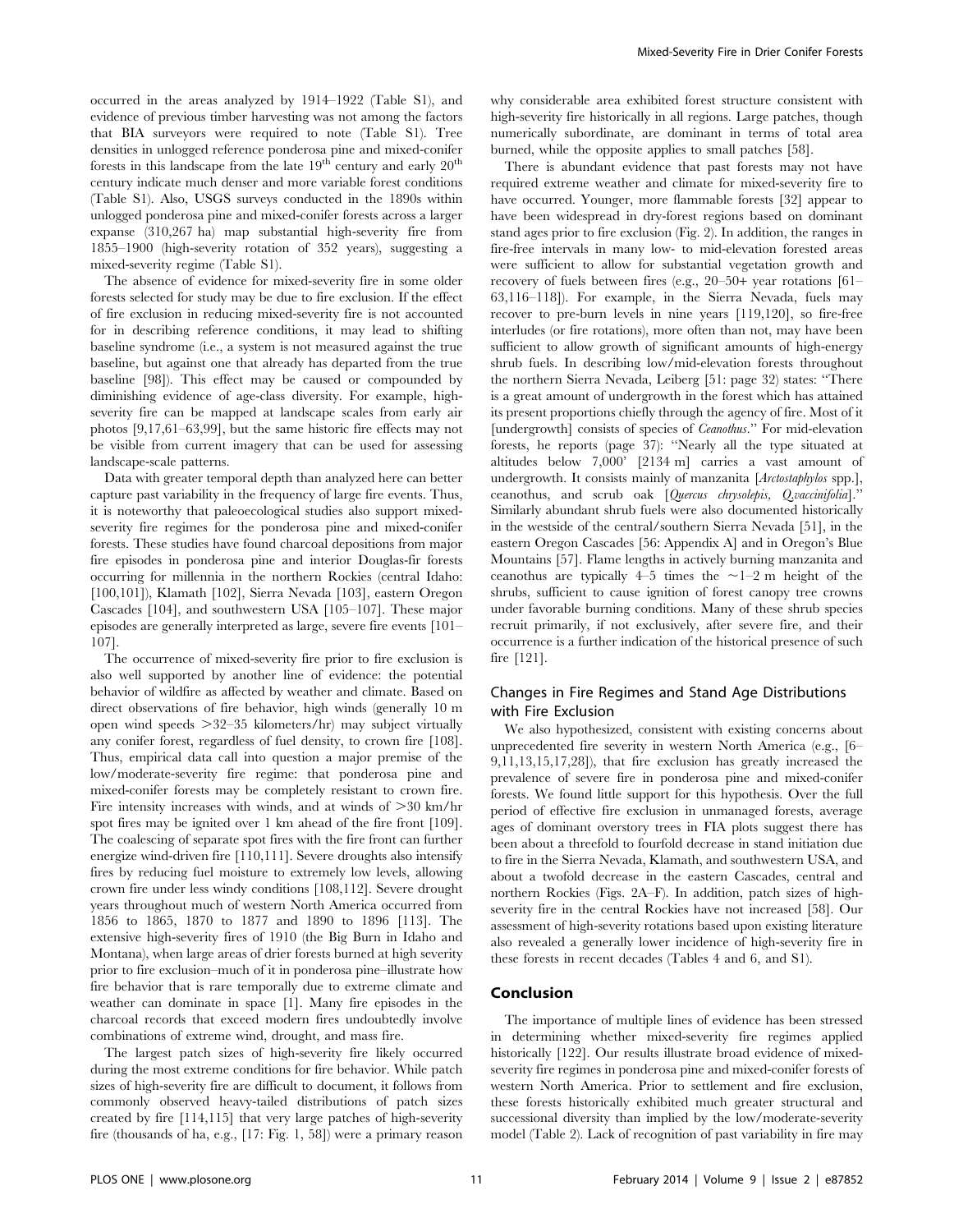be due, in part, to common misclassifications of fire regimes. To improve clarity in communication, we propose that ''low/ moderate-severity'' be applied to those regimes where, as the term implies, high-severity fire is absent. These circumstances appear to be quite rare in the ponderosa pine and mixed-conifer forests of western North America. Therefore, a fire regime with a high-severity component of any amount should not be classified as low/moderate-severity [e.g., 9,17,28].

Our findings suggest a need to recognize mixed-severity fire regimes (Table 2) as the predominant fire regime for most of the ponderosa pine and mixed-conifer forests of western North America. Given societal aversion to wildfires, the threat to human assets from wildfires, and anticipated effects of climate change on future wildfires, many will question the wisdom of incorporating historical mixed-severity fire into management goals. However, focusing fire risk reduction activities adjacent to homes is needed to protect communities [123], and this may expand opportunities for managed wildland fire–away from towns–for ecological benefits of fire-dependent biota. However, a major challenge lies with the transfer of information needed to move the public and decision-makers from the current perspective–that the effects of contemporary mixed-severity fire events are unnatural, harmful, inappropriate and more extensive due to fire exclusion–to embrace a different paradigm [124]. This paradigm would not emphasize a single, appropriate condition, but would explicitly recognize the vital role of variation in fire in maintaining successional diversity and fire-dependent biota [125], and allow natural rates of ecological succession [18,19,126–128]. It would also recognize that these effects have generally diminished, and that more fire, including high-severity fire, where it is in deficit, is an ecologically desirable goal. Of course, while most current research indicates that fire severity is not increasing in ponderosa pine and mixed-conifer forests of western North America [129– 132], it will be critical to continually assess fire regimes in a changing climate.

## References

- 1. Egan T (2010) The Big Burn: Teddy Roosevelt and the Fire that Saved America. New York: Houghton Mifflin Harcourt.
- 2. Pyne SJ (1982) Fire in America: A cultural History of Wildland and Rural Fire (Cycle of Fire). Seattle: University of Washington Press.
- 3. Weaver HA (1943) Fire as an ecological and silvicultural factor in the ponderosa pine region of the Pacific slope. Journal of Forestry 41: 7–15.
- 4. Cooper CF (1962) Pattern in ponderosa pine forests. Ecology 42: 493–499. 5. Agee JK (1993) Fire Ecology of Pacific Northwest Forests. Washington D.C.: Island Press. 493 p.
- 6. Covington WW (2000) Helping western forests heal: the prognosis is poor for U.S. forest ecosystems. Nature 408: 135–136.
- 7. Allen CD, Savage M, Falk DA, Suckling KF, Swetnam TW, et al. (2002) Ecological restoration of southwestern ponderosa pine ecosystems: a broad perspective. Ecological Applications 12: 1418–1433.
- 8. Agee JK, Skinner CN (2005) Basic principles of forest fuel reduction treatments. Forest Ecology and Management 211: 83–96.
- 9. Stephens SL, Agee JK, Fule´ PZ, North MP, Romme WH, et al. (2013) Managing forests and fire in changing climates. Science 342: 41–42.
- 10. Biswell HH (1989) Prescribed Burning in California Wildlands Vegetation Management. Berkeley: University of California Press.
- 11. Covington WW, Moore MM (1994) Southwestern ponderosa forest structure: changes since Euro-American settlement. Journal of Forestry 92: 39–47.
- 12. Agee JK (2002) The fallacy of passive management: managing for fire safe forest reserves. Conservation in Practice 3: 18–26.
- 13. Stephens SL, Ruth LW (2005) Federal forest fire policy in the United States. Ecological Applications 15: 532–542.
- 14. Roos CI, Swetnam TW (2012) A 1416-year reconstruction of annual, multidecadal, and centennial variability in area burned for ponderosa pine forests of the southern Colorado Plateau region, Southwest USA. The Holocene 22: 281–290.
- 15. Williams J (2012) Exploring the onset of high-impact mega-fires through a forest land management prism. Forest Ecology and Management 294: 4–10.
- 16. Klenner W, Walton R, Arsenault A, Kremsater L (2008) Dry forests in the Southern Interior of British Columbia: historical disturbances and implications

For management, perhaps the most profound implication of this study is that the need for forest ''restoration'' designed to reduce variation in fire behavior may be much less extensive than implied by many current forest management plans or promoted by recent legislation. Incorporating mixed-severity fire into management goals, and adapting human communities to fire by focusing fire risk reduction activities adjacent to homes [123], may help maintain characteristic biodiversity, expand opportunities to manage fire for ecological benefits, reduce management costs, and protect human communities.

## Supporting Information

Table S1 Evidence of historic fire severity in ponderosa pine and mixed-conifer forests of western North America. A summary of published studies and historical documents that provide evidence regarding mixed-severity fire in the ponderosa pine and mixed-conifer forests of western North America, but do not provide sufficient information to estimate high-severity fire rotations, or were conducted in smaller landscapes. Many fire scar studies have also been done in these forests, but fire scars alone are not sufficient to distinguish lowfrom mixed-severity regimes.

(DOCX)

## Acknowledgments

We thank the reviewers, and we thank Tim Sinnott from GreenInfo Network for the GIS analysis.

#### Author Contributions

Conceived and designed the experiments: DCO CTH. Performed the experiments: DCO CTH AA WLB DAD RH WK MAM RS TTV MAW. Analyzed the data: DCO CTH AA WLB DAD RH WK MAM RS TTV MAW. Wrote the paper: DCO CTH AA WLB DAD RH WK MAM RS TTV MAW.

for restoration and management. Forest Ecology and Management 256: 1711– 1722.

- 17. Perry DA, Hessburg PF, Skinner CN, Spies TA, Stephens SL, et al. (2011) The ecology of mixed severity fire regimes in Washington, Oregon, and northern California. Forest Ecology and Management 262: 703–717.
- 18. Hutto RL (2008) The ecological importance of severe wildfires: some like it hot. Ecological Applications 18: 1827–1834.
- 19. Odion DC, Hanson CT (2006) Fire severity in conifer forests of the Sierra Nevada, California. Ecosystems 9: 1177–1189.
- 20. Nagel TA, Taylor AH (2005) Fire and persistence of montane chaparral in mixed conifer forest landscapes in the northern Sierra Nevada, Lake Tahoe Basin, California, USA. Journal of the Torrey Botanical Society132: 442–457.
- 21. Swanson ME, Franklin JF, Beschta RL, Crisafulli CM, DellaSala DA, et al. (2011) The forgotten stage of forest succession: early-successional ecosystems on forest sites. Frontiers in Ecology and the Environment 9: 117–125.
- 22. Kirkpatrick C, Conway CJ, LaRoche D (2007) Effect of forest fire suppression on Buff-breasted flycatchers. Journal of Wildlife Management 71: 445–457.
- 23. Mell WE, Manzello SL, Maranghides A, Butry DT, Rehm RG (2010) The wildland–urban interface fire problem – current approaches and research needs. International Journal of Wildland Fire 19: 238–251.
- 24. Power TM (2006) Avoiding a new ''conspiracy of optimism'': the economics of forest fuel reduction strategies. In: Wuerthner G, editor. Wildfire: a Century of Failed Forest Policy. Washington D.C.: Island Press.
- 25. USFWS [United States Fish and Wildlife Service] (2011) Revised Recovery Plan for the Northern Spotted Owl (Strix occidentalis caurina). Portland, OR: US Fish and Wildlife Service.
- 26. Truex RL, Zielinski WJ (2013) Short-term effects of fuel treatments on fisher habitat in the Sierra Nevada, California. Forest Ecology and Management 293: 85–91.
- 27. Trombulak SC, Frissell CA (2000) Review of the ecological effects of roads on terrestrial and aquatic communities. Conservation Biology 14: 18–30.
- 28. Stephens SL, McIver JD, Boerner REJ, Fettig CJ, Fontaine JB, et al. (2012) Effects of forest fuel reduction treatments in the United States. BioScience 62: 549–560.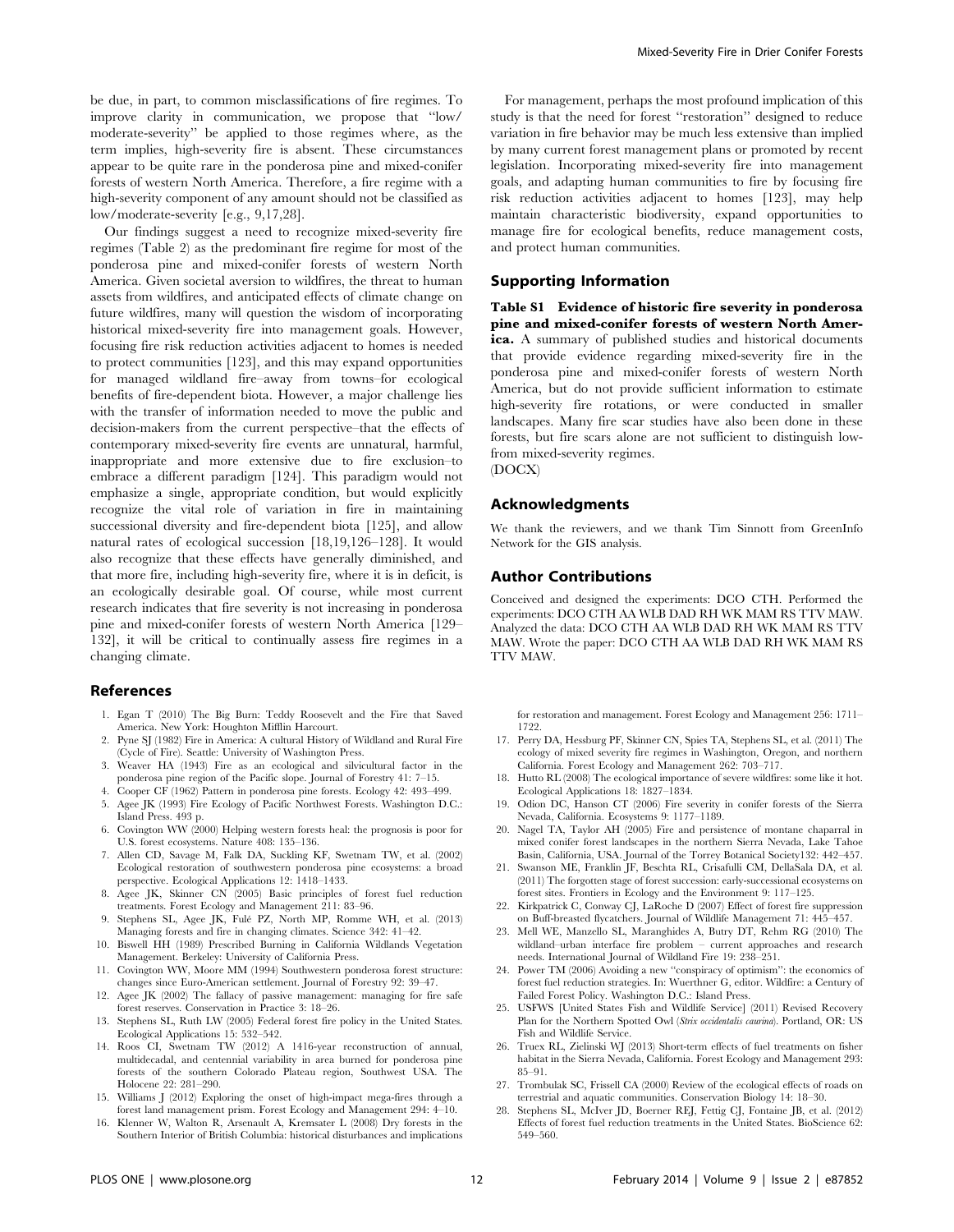- 29. Reinhardt ED, Keane RE, Calkin DE, Cohen JD (2008) Objectives and considerations for wildland fuel treatment in forested ecosystems of the interior western United States. Forest Ecology and Management 256: 1997–2006.
- 30. Whittaker RH (1960) Vegetation of the Siskiyou Mountains, Oregon and California. Ecological Monographs 30: 279–338.
- 31. Stephens SL, Finney MA (2002) Prescribed fire mortality of Sierra Nevada mixed conifer tree species: effects of crown damage and forest floor combustion. Forest Ecology and Management 162: 261–271.
- 32. Bradstock RA, Bedward M, Gill AM, Cohn JS (2005) Which mosaic? A landscape ecological approach for evaluating interactions between fire regimes, habitat and animals. Wildlife Research 32: 409–423.
- 33. Odion DC, Moritz MA, DellaSala DA (2010) Alternative community states maintained by fire in the Klamath Mountains, USA. Journal of Ecology 98: 1365–2745.
- 34. Donato DC, Campbell JL, Franklin JF (2012) Multiple successional pathways and precocity in forest development: can some forests be born complex? Journal of Vegetaton Science 23: 576–584.
- 35. Hessburg PF, Salter RB, James KM (2007) Re-examining fire severity relations in pre-management era mixed conifer forests: inferences from landscape patterns of forest structure. Landscape Ecology 22: 5–24.
- 36. Dieterich JH (1975) Fire histories in southwestern ponderosa pine. Fort Collins, CO: USDA Forest Service, Rocky Mountain Range and Experiment Station.
- 37. Dieterich JH (1980) The composite fire interval: a tool for more accurate interpretation of fire history. In: Stokes MA, Dieterich JH, Technical Coordinators. Fort CollinsCO: USDA Forest Service, General Technical Report GTR-RM-81. 8–14 p.
- 38. Arno SF, Sneck KM (1977) A method for determining fire history in coniferous forest of the mountain west. Ogden, UT: USDA Forest Service Intermountain Forest and Range Experiment Station, General Technical Report INT-GTR-42.
- 39. McBride JR (1983) Analysis of tree rings and fire scars to establish fire history. Tree Ring Bulletin 43: 51–67.
- 40. Falk DA, Heyerdahl EK, Brown PB, Farris C, Fulé PZ, et al. (2011) Multi-scale controls of historical forest-fire regimes: new insights from fire-scar networks. Frontiers in Ecology and the Environment 9: 446–454.
- 41. Oliver WW, Ryker RA (1990) Pinus ponderosa Dougl. ex Laws. ponderosa pine. In: Burns RM, Honkala BH, technical coordinators. Silvics of North America. Volume 1. Conifers. Washington, D.C.: U.S. Department of Agriculture, Agricultural Handbook 654. 413–424 p.
- 42. Hermann RK, Lavender DP (1990) Pseudotsuga menziesii (Mirb.) Franco Douglas-fir. In: Burns RM, Honkala BH, technical coordinators. Silvics of North America. Volume 1.
- 43. USFS [United States Forest Service] (2010) Field Instructions for the Annual Inventory of Washington, Oregon, and California, 2010. Portland OR: USDA Forest Service, Pacific Northwest Research Station.
- 44. Zar JH (1999) Biostatistical analysis, 4<sup>th</sup> ed. Upper Saddle River, NJ: Prentice Hall.
- 45. Leiberg JB (1897) General report on a botanical survey of the Coeur d'Alene Mountains in Idaho during the summer of 1895: United States Division of Botany, Contributions from the U.S. National Herbarium (V): 41–85.
- 46. Leiberg JB (1899a) Bitterroot Forest Reserve. Washington D.C.: US Geological Survey, Annual Report 19(V): 253–282.
- 47. Leiberg JB (1899b) Present condition of the forested areas in northern Idaho outside the limits of the Priest River Forest Reserve and north of the Clearwater River. US Geological Survey, Annual Report 19 (V): 373–386.
- 48. Leiberg JB (1899c) Priest River Forest Reserve. US Geological Survey, Annual Report 21(V): 217-252.
- 49. Leiberg JB (1900a) Cascade Range Forest Reserve, Oregon, from township 28 south to township 37 south, inclusive; together with the Ashland Forest Reserve and adjacent forest regions from township 28 south to township 41 south, inclusive, and from range 2 west to range 14 east, Willamette Meridian, inclusive. US Geological Survey Annual Report 21(V): 209–498.
- 50. Leiberg JB (1900b) Sandpoint quadrangle, Idaho. US Geological Survey, Annual Report 21(V): 583–595.
- 51. Leiberg JB (1902) Forest conditions in the northern Sierra Nevada, California. US Geological Survey, Professional Paper No. 8.
- 52. Leiberg JB (1903) Southern part of Cascade Range Forest Reserve. In: Langille HD, Plummer FG, Dodwell A, Rixon TF, Leiberg JB, editors. Forest Conditions in the Cascade Range Forest Reserve, Oregon. US Geological Survey, Professional Paper No. 9. 229–289 p.
- 53. Leiberg JB (1904a) Forest conditions in the Absaroka division of the Yellowstone Forest Reserve, Montana. US Geological Survey Professional Paper No. 29.
- 54. Leiberg JB (1904b) Forest conditions in the Little Belt Mountains Forest Reserve, Montana, and the Little Belt Mountains quadrangle. US Geological Survey Professional Paper No. 30.
- 55. Leiberg JB, Rixon TF, Dodwell A (1904) Forest conditions in the San Francisco Mountains Forest Reserves, Arizona. US Geological Survey Professional Paper No. 22.
- 56. Baker WL (2012) Implications of spatially extensive historical data from surveys for restoring dry forests of Oregon's eastern Cascades. Ecosphere 3: article 23.
- 57. Williams MA, Baker WL (2012a) Spatially extensive reconstructions show variable-severity fire and heterogeneous structure in historical western United States dry forests. Global Ecology and Biogeography 21: 1042–1052.
- 58. Williams MA, Baker WL (2012b) Comparison of the higher-severity fire regime in historical (A.D. 1800s) and modern (A.D. (1984–2009) montane forests across 624,156 ha of the Colorado Front Range. Ecosystems 15: 832–847.
- 59. Williams MA, Baker WL (2013) Variability of historical forest structure and fire across ponderosa pine landscapes of the Coconino Plateau and south rim of Grand Canyon National Park, Arizona, USA. Landscape Ecology 28: 297– 310.
- 60. Taylor AH, Skinner CN (1998) Fire history and landscape dynamics in a late successional reserve, Klamath Mountains, California. Forest Ecology and Management 111: 285–301.
- 61. Beaty RM, Taylor AH (2001) Spatial and temporal variation of fire regimes in a mixed conifer forest landscape, Southern Cascades, California, USA. Journal of Biogeography 28: 955–966.
- 62. Bekker MF, Taylor AH (2001) Gradient analysis of fire regimes in montane forests of the southern Cascade Range, Thousand Lakes Wilderness, California, USA. Plant Ecology155: 15–28.
- 63. Bekker MF, Taylor AH (2010) Fire disturbance, forest structure, and stand dynamics in montane forest of the southern Cascades, Thousand Lakes Wilderness, California, USA. Ecoscience 17: 59–72.
- 64. Williams MA, Baker WL (2011) Testing the accuracy of new methods for reconstructing historical structure of forest landscapes using GLO survey data. Ecological Monographs 81: 63–88.
- 65. Shinneman DJ, Baker WL (1997) Nonequilibrium dynamics between catastrophic disturbances and old-growth forests in ponderosa pine landscapes of the Black Hills. Conservation Biology 11: 1276–1288.
- 66. Baker WL, Veblen TT, Sherriff RL (2007) Fire, fuels and restoration of ponderosa pine-Douglas-fir forests in the Rocky Mountains, USA. Journal of Biogeography 34: 251–269.
- 67. Arno SF, Scott JH, Hartwell MG (1995) Age-class structure of old-growth ponderosa pine/Douglas-fir stands and its relationship to fire history. Ogden, UT: USDA Forest Intermountain Forest and Range Experiment Station, Research Paper INT-RP-481.
- 68. Barrett SW (1988) Fire suppression's effects on forest succession within a central Idaho wilderness. Western Journal of Applied Forestry 3: 76–80.
- Heyerdahl EK, Lertzman K, Wong CM (2012) Mixed-severity fire regimes in dry forests of southern interior British Columbia, Canada. Canadian Journal of Forest Research 42: 88–98.
- 70. Sherriff RL, Veblen TT (2006) Ecological effects of changes in fire regimes in Pinus ponderosa ecosystems in the Colorado Front Range. Journal of Vegetation Science 17: 705–718.
- 71. Sherriff RL, Veblen TT (2007) A spatially explicit reconstruction of historical fire occurrence in the ponderosa pine zone of the Colorado Front Range. Ecosystems 9: 1342–1347.
- 72. Schoennagel TL, Sherriff RL, Veblen TT (2011) Fire history and tree recruitment in the upper montane zone of the Colorado Front Range: implications for forest restoration. Ecological Applications 21: 2210–2222.
- Lang DM, Stewart SS (1910) Reconnaissance of the Kaibab National Forest. Unpublished report. Flagstaff: Northern Arizona University.
- 74. Fulé PZ, Korb JE, Wu R (2009) Changes in forest structure of a mixed conifer forest, southwestern Colorado, USA. Forest Ecology and Management 258: 1200–1210.
- 75. Iniguez JM, Swetnam TW, Baisan CH (2009) Spatially and temporally variable fire regime on Rincon Mountain, Arizona, USA. Fire Ecology 5: 3–21.
- 76. Brown PM, Wu R (2005) Climate and disturbance forcing of episodic tree recruitment in a southwestern ponderosa pine landscape. Ecology 86: 3030– 3038.
- 77. Brown PM, Wienk CL, Symstad AJ (2008) Fire and forest history at Mount Rushmore. Ecological Applications 18: 1984–1999.
- 78. USFS [United States Forest Service] (1910–1912) Timber Survey Field Notes, 1910–1912, Stanislaus National Forest. San Bruno, CA: National Archives and Records Administration, Record Number 095–93–045.
- 79. Show SB, Kotok EI (1924) The Role of Fire in California Pine Forests. United States Department of Agriculture Bulletin 1294.
- 80. Wills RD, Stuart JD (1994) Fire history and stand development of a Douglasfir/hardwood forest in northern California. Northwest Science 68: 205–212.
- 81. Stephenson NL, Parsons DJ, Swetnam TW (1991) Restoring natural fire to the Sequoia- mixed conifer forest: should intense fire play a role? Proceedings of the Tall Timbers Fire Ecology Conference 17: 321–337.
- 82. SNEP [Sierra Nevada Ecosystem Project] (1996) Sierra Nevada Ecosystem Project, Final Report to Congress: status of the Sierra Nevada. Davis: University of California, Centers for Water and Wildland Resources.
- 83. Russell WH, McBride JR, Rowntree R (1998) Revegetation after four standreplacing fires in the Tahoe Basin. Madroño 45: 40-46.
- 84. Taylor AH, Skinner CN (2003) Spatial patterns and controls on historical fire regimes and forest structure in the Klamath Mountains. Ecological Applications 13: 704–719.
- 85. Taylor AH (1993) Fire history and structure of red fir (Abies magnifica) forests, Swain Mountain Experimental Forest, Cascade Range, northeastern California. Canadian Journal of Forest Research 23: 1672–1678.
- 86. Taylor AH (2002) Evidence for pre-suppression high-severity fire on mixed conifer forests on the west shore of the Lake Tahoe Basin. Final Report. South Lake Tahoe, CA: USDA Forest Service, Lake Tahoe Basin Management Unit.